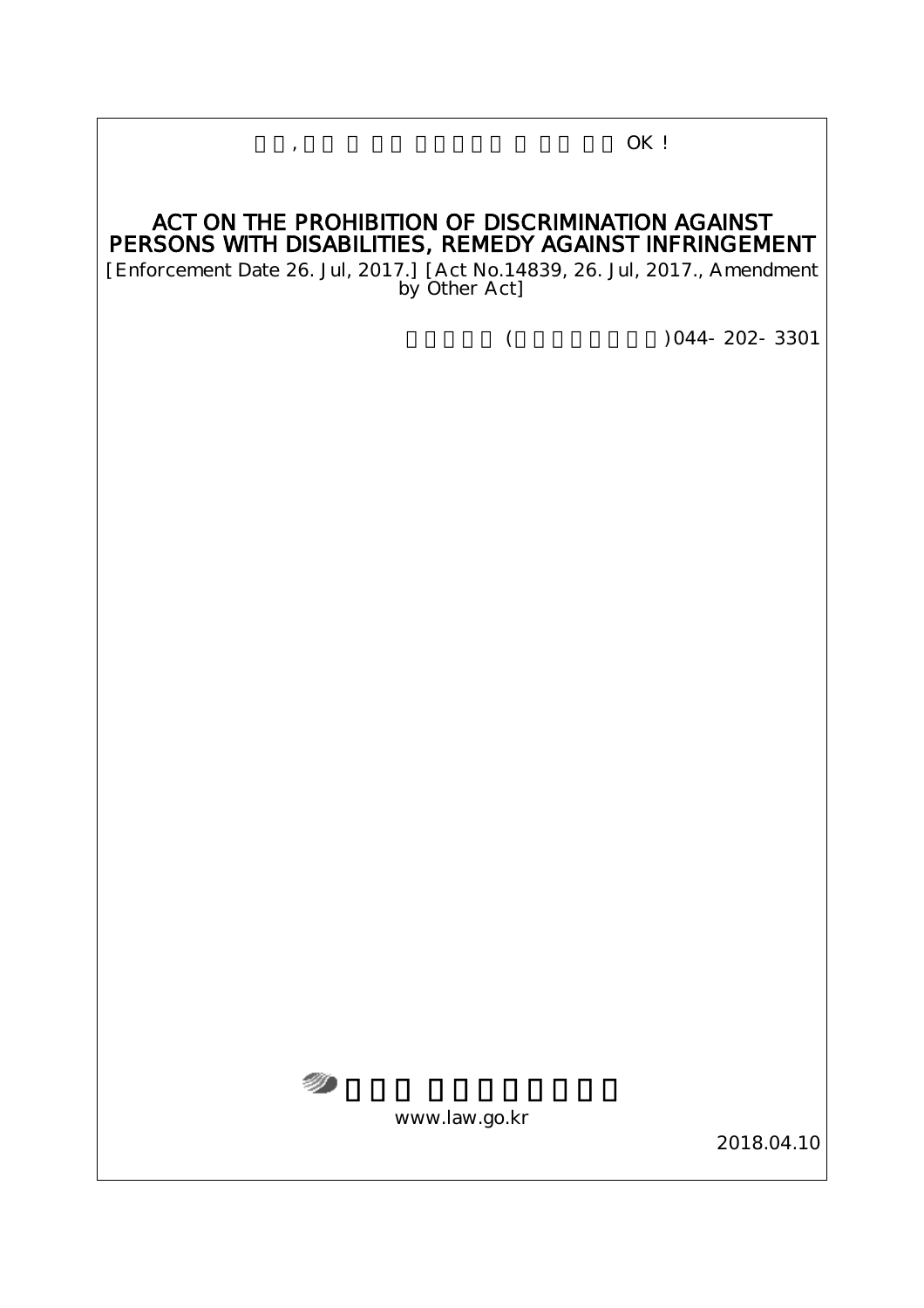# ACT ON THE PROHIBITION OF DISCRIMINATION AGAINST PERSONS WITH

## DISABILITIES, REMEDY AGAINST INFRINGEMENT OF THEIR RIGHTS, ETC.

[Enforcement Date 26. Jul, 2017.] [Act No.14839, 26. Jul, 2017., Amendment by Other Act]  $(0.44 \times 202 - 3301)$ 

#### CHAPTER I GENERAL PROVISIONS

#### Article 1 (Purpose)

The purpose of this Act is to prohibit discrimination on the basis of disability in all aspects of life, and to effectively safeguard the rights and interests of individuals discriminated against on the ground of disability, thus enabling them to fully participate in society and establish their right to equality which will ensure their human dignity and sense of value.

Article 2 (Disability and Disabled Persons) (1) A disability which is a basis of any discriminatory act prohibited under this Act means a physical or mental impairment or loss of function that substantially limits an individual's personal or social activities for an extended period of time.

(2) The disabled persons mean individuals with disabilities described in paragraph (1).

#### Article 3 (Definitions)

The terms used in this Act shall be defined as follows: Amended by Act No. 8974, Mar. 21, 2008; Act No. 9705, May 22, 2009; Act No. 10280, May 11, 2010; Act No. 10465, Mar. 29, 2011; Act No. 10789, Jun. 7, 2011; Act No. 11690, Mar. 23, 2013; Act No. 13978, Feb. 3, 2016>

1. The term "advertisement" means an indication or advertisement under subparagraphs 1 and 2 of Article 2 of the Act on Fair Labeling and Advertising;

- 2. The term "guide dog" means a guide dog for a disabled person under Article 40 of the Act on Welfare of Persons with Disabilities;
- 3. The term "auxiliary equipment for disabled persons, etc." means auxiliary aids for the disabled persons under Article 65 of the Act on Welfare of Persons with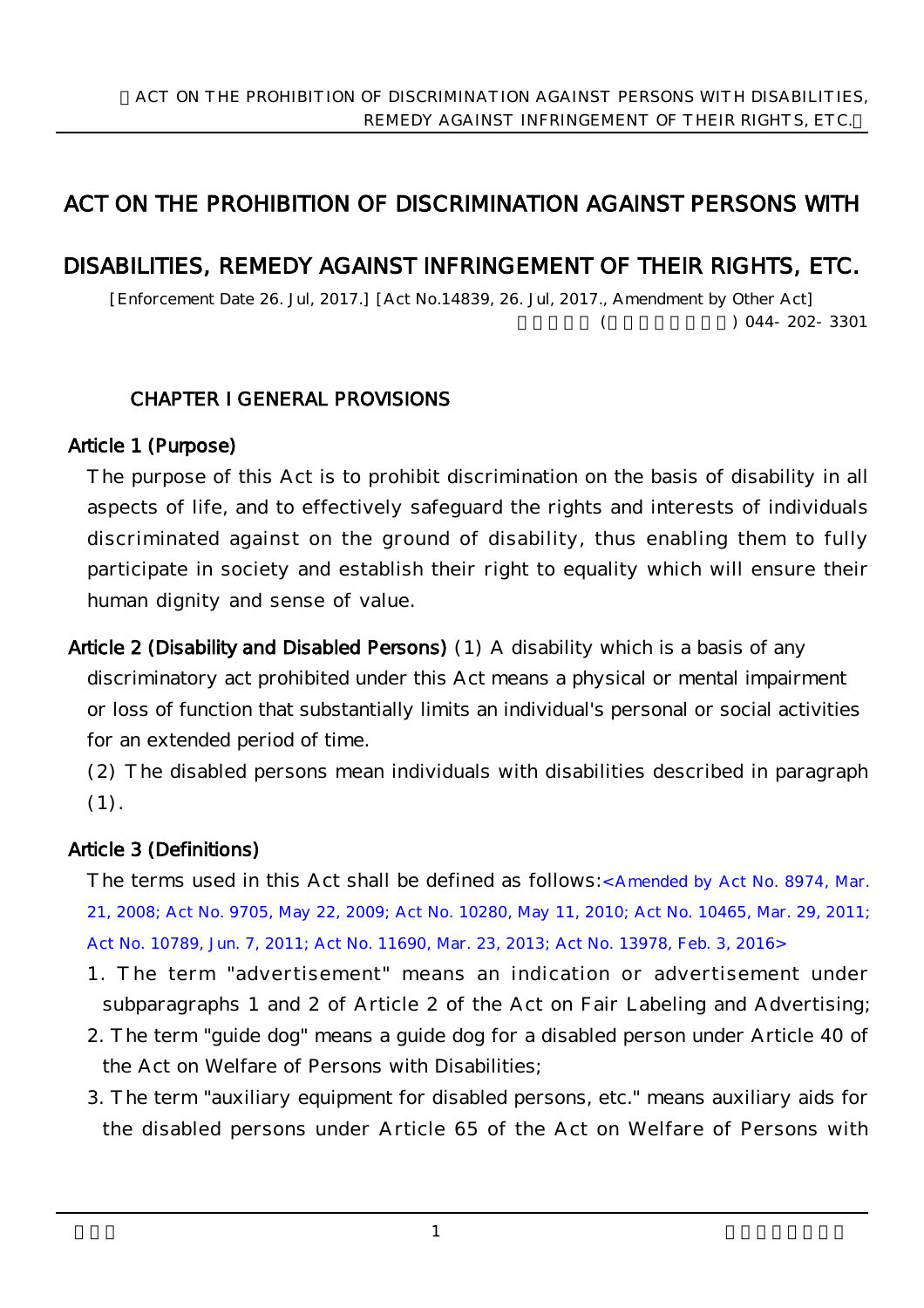Disabilities, as well as motor vehicles and other devices to assist activities of such persons. The detailed scope of such motor vehicles and other devices shall be determined by Presidential Decree, taking into account relations with the provisions on workplace auxiliary technical devices under Article 21 (1) 2 of the Act on the Employment Promotion and Vocational Rehabilitation of Persons with Disabilities and telecommunication devices under Article 9 of the Act on Narrowing of the Digital Divide, details prescribed by other relevant statutes and the related provisions set forth in this Act;

- 4. The term "public institutions" means the State or local governments and other public organizations defined by Presidential Decree;
- 5. The term "employer" means an employer under Article 2 (1) 2 of the Labor Standards Act or a business operation manager, or a person acting for and on behalf of an employer on matters regarding employees;
- 6. The term "educational institutions" means nursery schools under the Infant Care Act, various levels of schools under the Early Childhood Education Act, the Elementary and Secondary Education Act and the Higher Education Act, lifelong educational establishments under the Lifelong Education Act, education and training institutions as evaluated and approved by the Minister of Education under the Act on Recognition of Credits, Etc., vocational education and training institutions under the Vocational Education and Training Promotion Act, and other institutions defined by Presidential Decree;
- 7. The term "education officer" means the head or the operating officer of an educational institution;
- 8. The term "information" is classified as follows:
	- (a) The term "electronic information" means information under subparagraph 1 of Article 3 of the Framework Act on National Informatization. In such cases, "natural or juridical persons" shall be deemed to include public institutions under this Act;
	- (b) The term "non-electronic information" means any information other than information defined in subparagraph 1 of Article 3 of the Framework Act on National Informatization, which includes all kinds of data and knowledge processed by verbal or non-verbal means, such as voice, writing, Korean sign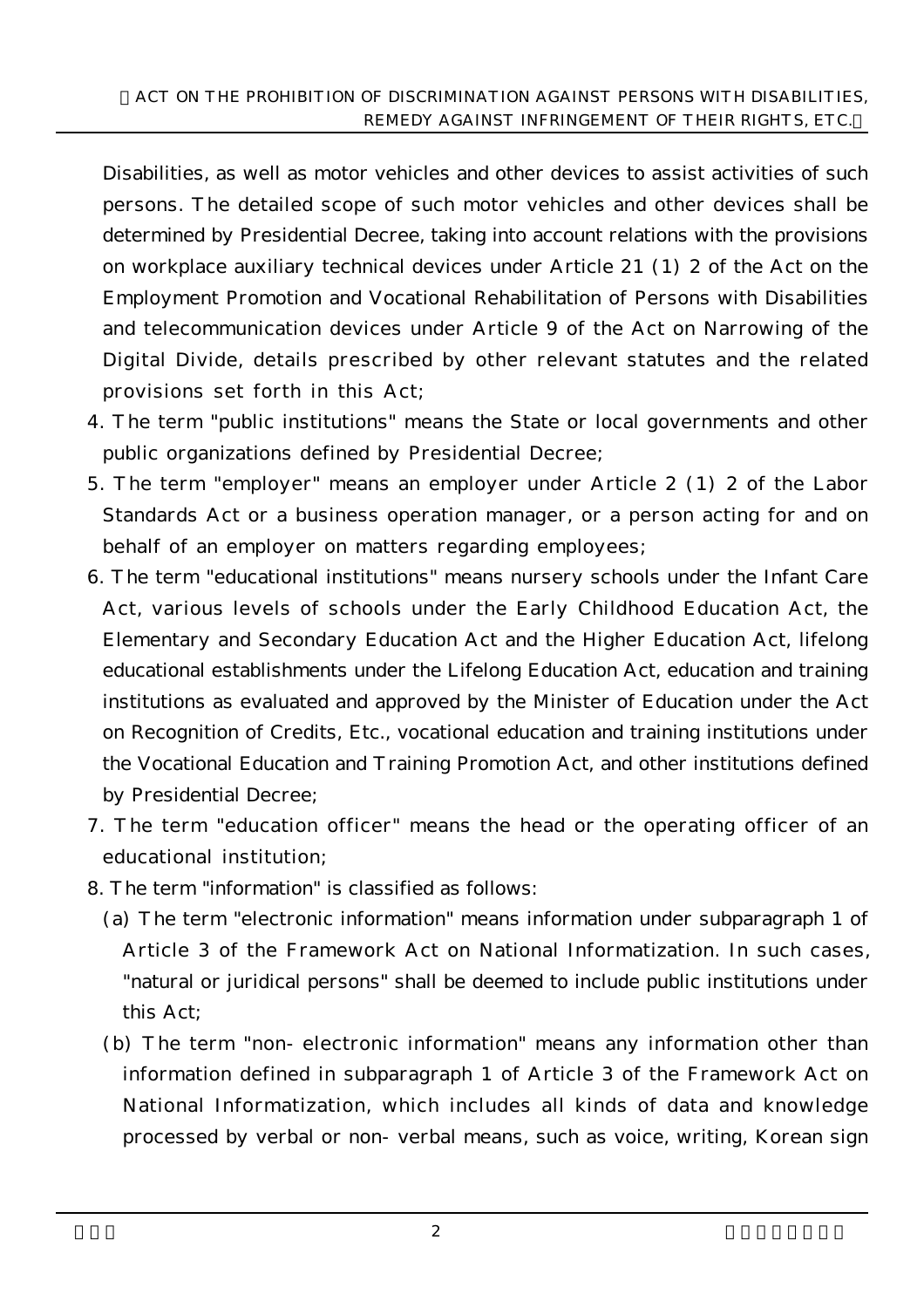language, braille, body gestures and signs, irrespective of whether the person involved in its production, acquisition, processing, and possession is a natural or juridical person or a public institution;

- (c) The term "personal information" means personal information under subparagraph 1 of Article 2 of the Personal Information Protection Act;
- 9. The term "telecommunication" means telecommunication under subparagraph 5 of Article 3 of the Framework Act on National Informatization, irrespective of whether the entity concerned is a natural or juridical person or a public institution;
- 10. The term "cultural and artistic activities" means activities concerning literature, art (including applied art), music, dance, theater, film, entertainment, traditional music, photography, architecture, language, and publication under Article 2 (1) 1 of the Culture and Arts Promotion Act;
- 11. The term "cultural and artistic business operator" means a person engaged in any and all acts in fields with cultural or artistic elements, including planning, development, production, creation, exhibition, distribution and marketing;
- 12. The term "physical exercise" means any and all physical activities deemed to be sports, including physical exercise and physical education under Article 2 of the National Sports Promotion Act, play, game, sports, leisure, and recreation;
- 13. The term "home and family" means home and family under subparagraphs 1 and 2 of Article 3 of the Framework Act on Healthy Homes;
- 14. The term "welfare facilities, etc." means facilities where the disabled persons live on a short- or long-term basis, including social welfare facilities under Article 34 of the Social Welfare Services Act, welfare facilities for the disabled persons under Article 58 of the Act on Welfare of Persons with Disabilities, and facilities accommodating one or more the disabled persons without reporting;
- 15. The term "buildings" means buildings, living rooms and main structural parts under Article 2 (1) 2, 6 and 7 of the Building Act;
- 16. The term "means of mobility, transportation, etc." means streets and sidewalks used by people on a daily basis, as well as means of transportation and passenger facilities under subparagraphs 2 and 3 of Article 2 of the Act on Promotion of the Transportation Convenience of Mobility Disadvantaged Persons;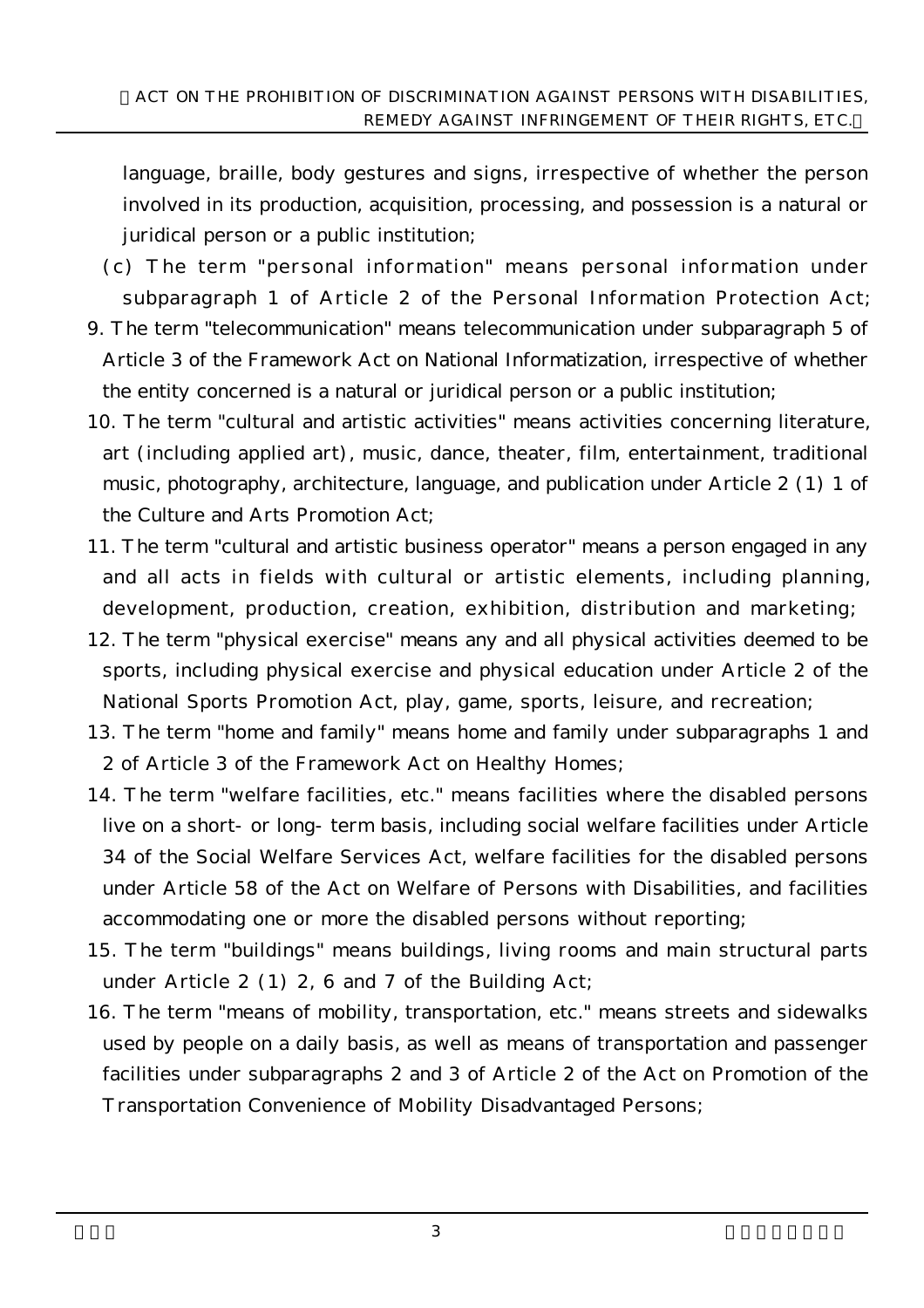- 17. The term "right to health" means the right to live a healthy life, including the right to receive medical services, through the creation of desirable environment for health education, the prevention and treatment of diseases and secondary disabilities caused by existing disabilities, nutritional improvement and practicing healthy living;
- 18. The term "medical persons, etc." means persons engaged in providing healthcare for disabled persons, including medical persons under Article 2 (1) of the Medical Service Act, physical therapists, occupational therapists, speech therapists, counselors, and technicians for artificial limbs or auxiliary aids, who have obtained a license or permit as required by the State or any related association;
- 19. The term "medical institutions, etc." means medical institutions under Article 3 of the Medical Service Act, healthcare institutions where medical persons provide services for the health of the disabled persons, treatment institutions, pharmacies, and other institutions defined in related statutes;
- 20. The term "harrassment, etc." means physical, mental, emotional or verbal acts committed against a disabled person in the form of organized exclusion, neglect, abandonment, aggravation, harrassment, abuse, monetary extortion, and infringement on the right to sexual self-determination.
- Article 4 (Discriminatory Acts) (1) A discriminatory act prohibited under this Act means:
	- 1. Treating the disabled persons unfavorably by means of restriction, exclusion, segregation or denial on the ground of such disabilities without justifiable grounds;
	- 2. Applying disability-blind standards that cause the disabled persons to be unfairly treated without justifiable grounds, despite the absence of explicitly unfavorable treatment, such as restriction, exclusion, segregation or denial;
	- 3. Refusing to provide legitimate convenience to the disabled persons without justifiable grounds;
	- 4. Directly placing, or permitting or promoting to place, any advertisement that indicates or encourages unfavorable treatment of the disabled persons, such as restriction, exclusion, segregation or denial of such persons, without justifiable grounds. In such cases, an advertisement shall include any act normally considered to have the effect of advertising that causes unfair treatment of the disabled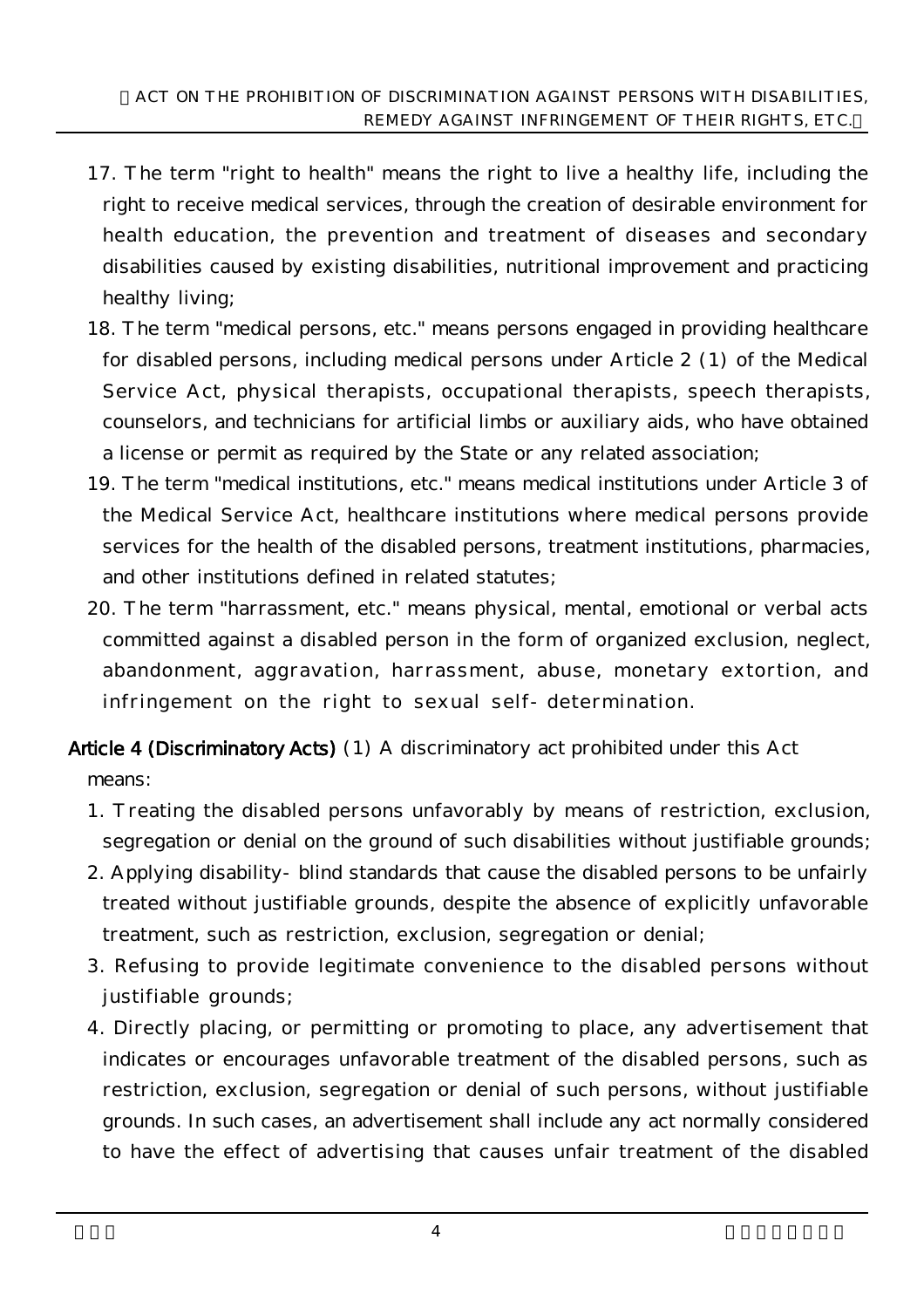persons;

- 5. Committing any act defined in subparagraphs 1 through 4 against individuals representing or accompanying the disabled persons for the purpose of helping such persons (including guardians or protectors of the disabled children or other persons reasonably recognized to help the disabled persons: hereinafter referred to as "persons related to the disabled"). In such cases, any act committed by persons related to the disabled against the disabled persons shall be subject to the determination of a discriminatory act prohibited under this Act;
- 6. Interfering with the rightful use of guide dogs or auxiliary equipment for disabled persons, etc., or committing any act prohibited under subparagraph 4 against guide dogs or auxiliary equipment for disabled persons, etc.

(2) "Legitimate convenience" in paragraph (1) 3 means any or all human and material arrangements and measures that will lead the disabled persons to participate in activities on an equal basis with persons without disabilities, including convenient facilities, equipment, tools and services designed to take into account the gender of a disabled person, as well as the type, degree and nature of a disability.

(3) Notwithstanding paragraph (1), where any of the following justifiable grounds exists, such act shall not be deemed a discriminatory act:

- 1. Refraining from any discriminatory act prohibited under paragraph (1) might incur an excessive burden or undue hardship;
- 2. Discriminatory acts prohibited under paragraph (1) is inevitable due to the nature of particular duties or business operations. In such cases, the nature of particular duties or business operations shall be deemed to apply to services, including education.

(4) Affirmative measures taken for accomplishing genuine equality rights for, and eliminating discrimination against, the disabled persons in accordance with this Act, any other Acts or subordinate statutes shall not be deemed discrimination under this Act.

Article 5 (Findings of Discrimination) (1) Where two or more causes of discrimination exist and a disability is deemed to be a primary basis, such act shall be deemed discrimination under this Act.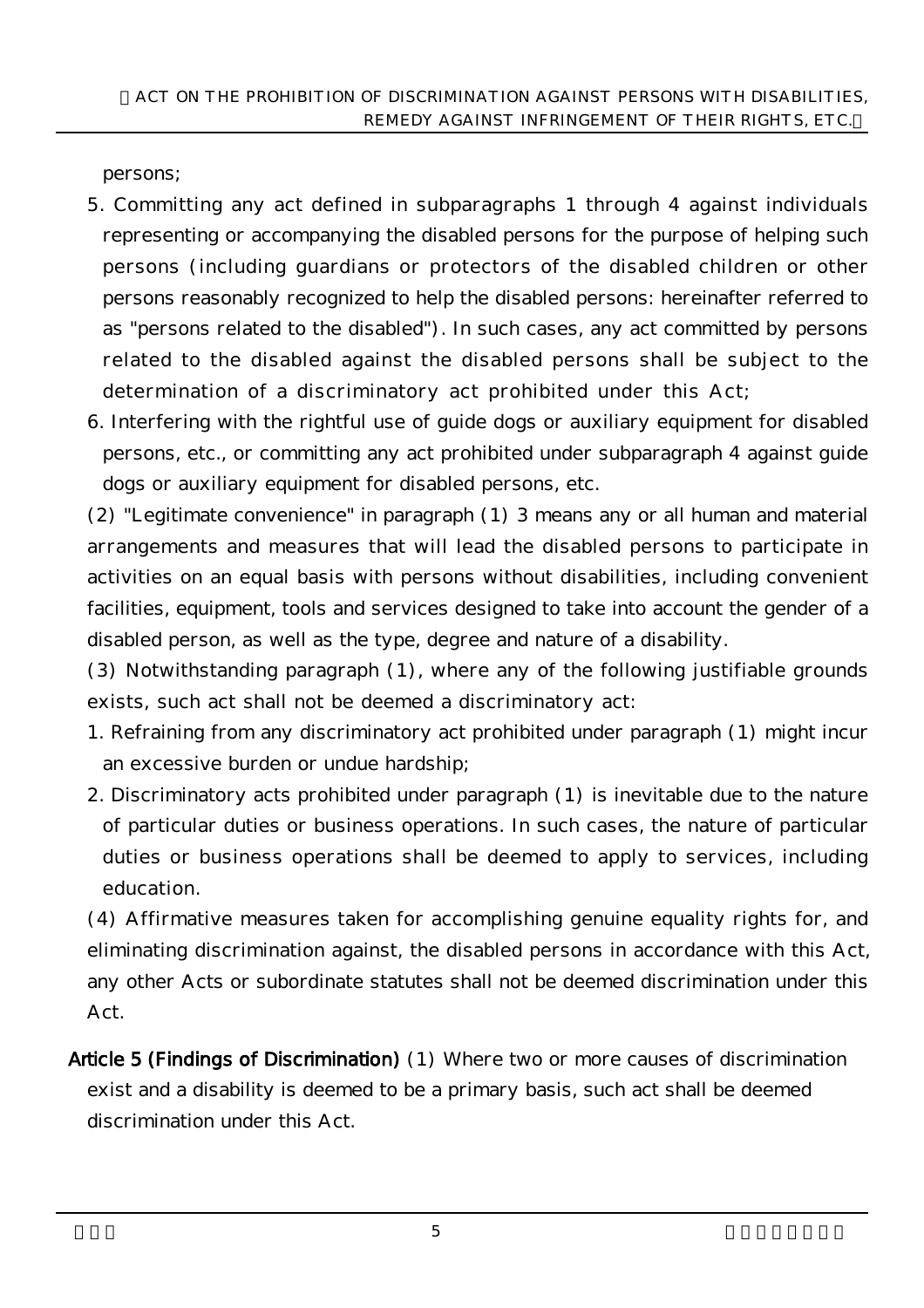(2) In finding discrimination for the purposes of this Act, the gender of a disabled person, as well as the type, degree and nature of his/her disability shall be fully considered.

### Article 6 (Prohibition of Discrimination)

No person may discriminate against anyone based on his/her disability, previous disability, or presumed disability.

Article 7 (Rights of Self-Determination and Selection) (1) The disabled persons shall have the right to make their own choices and decisions in all aspects of their lives subject to their determinations.

(2) The disabled persons shall have the right to be provided with services and information necessary to ensure the same rights of selection with persons without disabilities.

Article 8 (Duties of State and Local Governments) (1) The State and local governments shall be responsible for preventing any discrimination against the disabled persons and persons related to the disabled and providing remedies for infringement of rights of the disabled persons discriminated against, and take affirmative measures to rectify discrimination described in this Act for the purpose of substantively eliminating discrimination against the disabled persons.

(2) The State and local governments shall render technical, administrative and financial assistance so that the disabled persons may be provided with legitimate convenience.

### Article 9 (Relationship with other Acts)

Except as provided for in this Act, the prohibition of discrimination based on disabilities and remedies for infringement of rights shall be governed by the National Human Rights Commission Act.

# CHAPTER II PROHIBITION OF DISCRIMINATION SECTION 1 Employment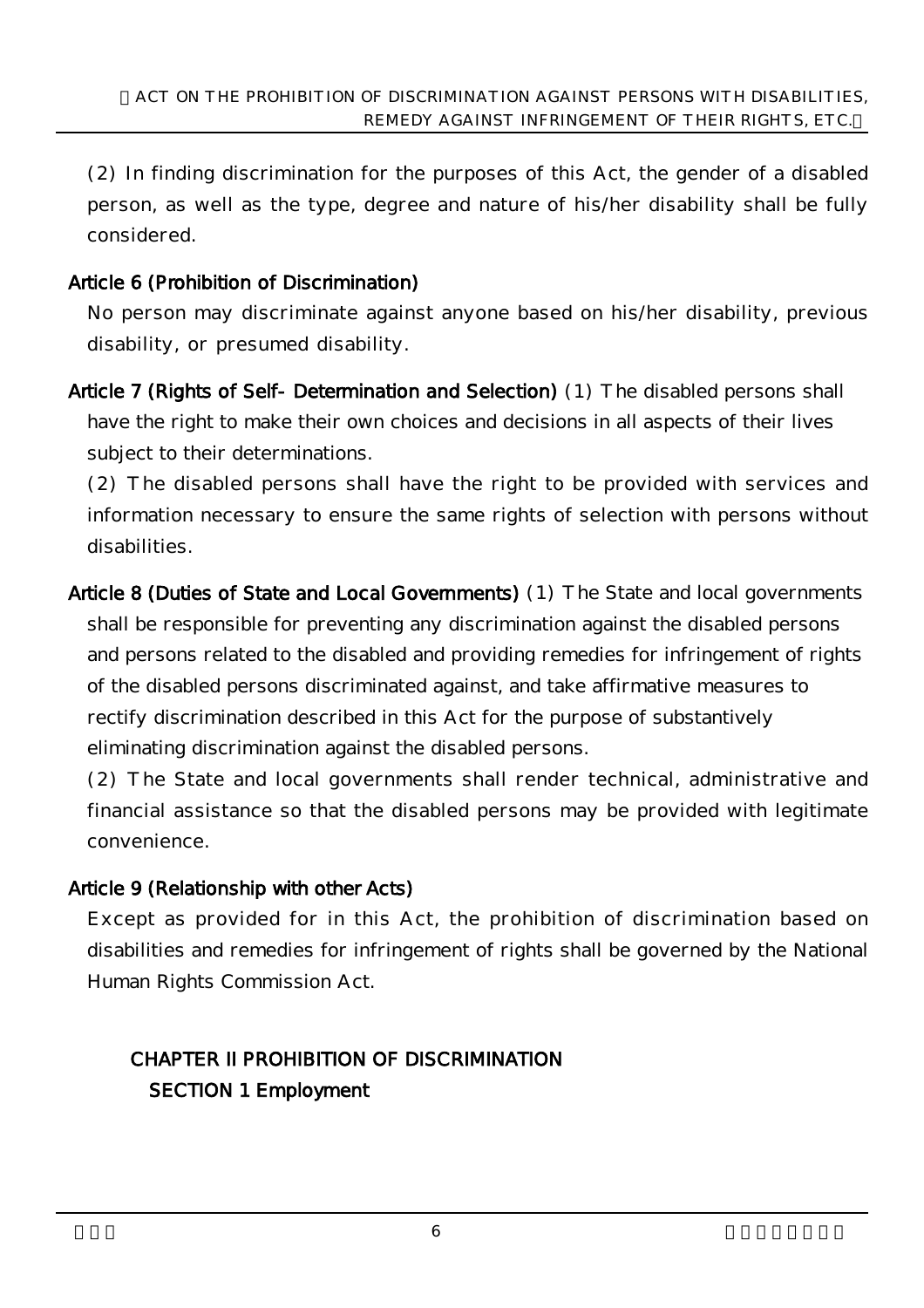Article 10 (Prohibition of Discrimination) (1) No employer may engage in any discriminatory practice against any disabled person in terms of recruitment and hiring, wage and benefit plans, job training, placement, promotion or transfer, nor retirement, resignation or layoff.

(2) No labor union under subparagraph 4 of Article 2 of the Trade Union and Labor Relations Adjustment Act may reject the admission of any worker with a disability into a union, or treat his/her differently in regard to his/her rights and activities as a member.

Article 11 (Duty to Provide Legitimate Convenience) (1) Each employer shall provide the following legitimate convenience to the disabled persons so that they can work on an equal basis with persons without disabilities in performing their respective duties: <Amended by Act No. 13978, Feb. 3, 2016>

- 1. Installing or remodelling facilities or devices;
- 2. Modifying or adjusting working hours to accommodate rehabilitation, function tests, treatment, etc.;
- 3. Providing training opportunities or legitimate convenience in training;
- 4. Modifying instruction manuals or reference materials;
- 5. Improving examination or evaluation procedures;
- 6. Installing and operating auxiliary equipment for disabled persons, such as screen readers and enlargement programs, paperless braille handsets, magnifying readers, and print-to-voice converters, and placing support staff, including readers and Korean sign language interpreters.

(2) No employer may assign any disabled person to different tasks against his/her will on the basis of disability without justifiable grounds.

(3) The details of legitimate convenience to be provided by an employer in accordance with paragraph (1) and the workplaces covered in each phase of implementation shall be prescribed by Presidential Decree.

Article 12 (Prohibition of Medical Examination) (1) No employer may conduct a preemployment medical examination to find whether the applicant is a disabled person: Provided, That the foregoing shall not apply where such examination is required in the nature of assigned duties or for placement, etc.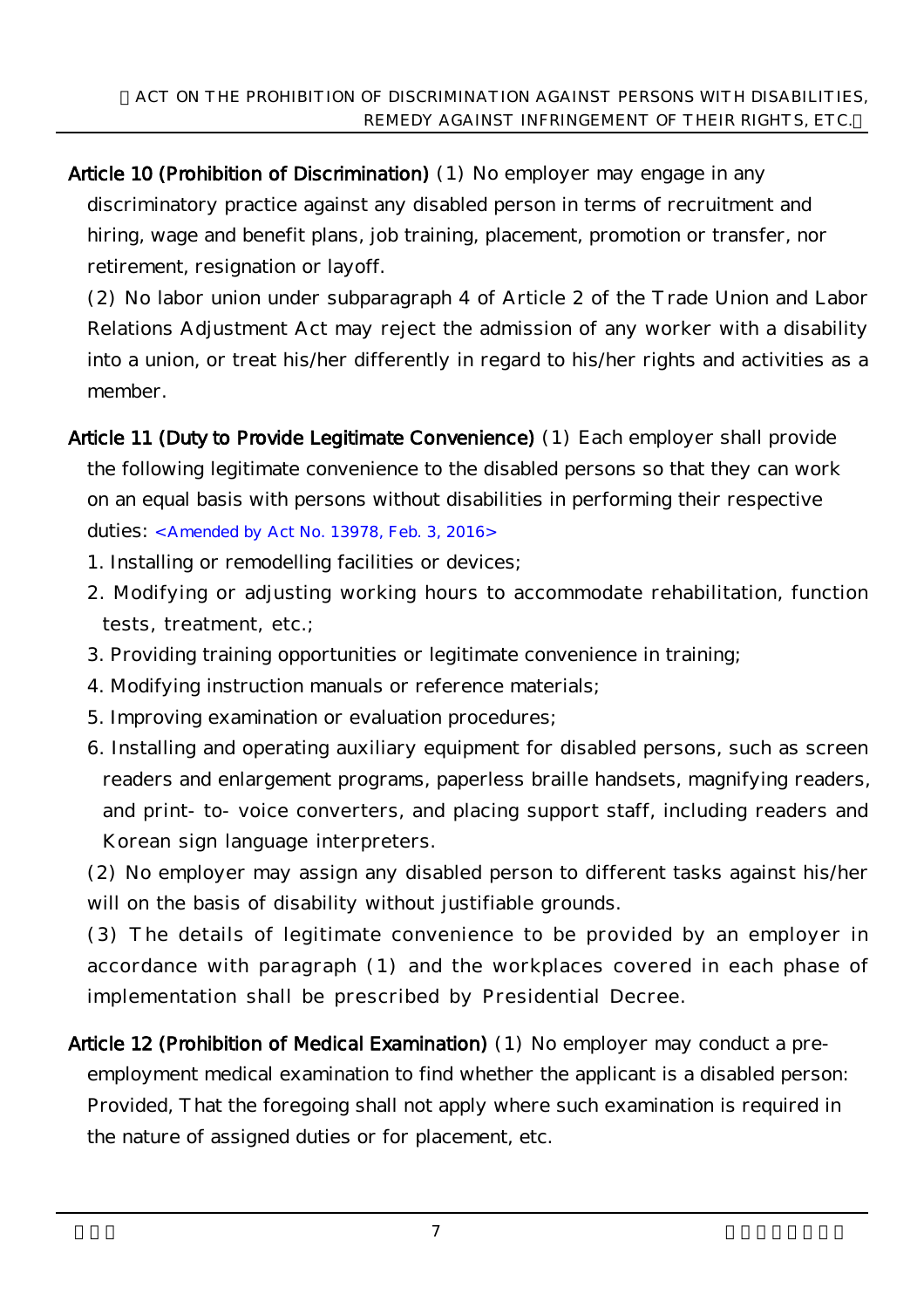(2) The expenses to be incurred in conducting medical examinations under the proviso to paragraph (1) shall, in principle, be borne by the employer. Necessary matters concerning the method of bearing expenses by an employer and subsidization thereto shall be prescribed by Presidential Decree.

(3) No employer may disclose personal information about the health conditions, disabilities or previous disabilities of the disabled persons which has come to his/her knowledge under the proviso to paragraph (1).

### SECTION 2 Education

Article 13 (Prohibition of Discrimination) (1) No education officer may refuse an application for enrollment or enrollment of any disabled person or compel him/her to transfer to another school, while no nursery schools under the Infant Care Act and various levels of schools under the Elementary and Secondary Education Act shall refuse transfers of the disabled persons to such educational institutions. <Amended by Act No. 10789, Jun, 7, 2011>

(2) The head of an educational institution under paragraph (1) shall comply with Article 17 of the Act on Special Education for Persons with Disabilities, Etc. <Amended by Act No. 10280, May 11, 2010>

(3) No education officer may refuse a request made by any disabled person enrolled at the relevant educational institution and his/her guardians for the provisions of convenience defined in the subparagraphs of Article 14 (1) without justifiable grounds.

(4) No education officer may restrict, exclude or refuse the participation of the disabled persons in all within and outside school activities, including specific lessons, experiments, training, field trips and educational trips, by reason of their disabilities. (5) Education officers shall provide career planning and information suitable for the abilities and characteristics of the disabled persons in regard to job training, career planning and information provision.

(6) No education officers and school personnel shall insult nor disparage the disabled persons attending the relevant educational institutions and persons related to the disabled, special education instructors, special education assistants, or persons in

 $8$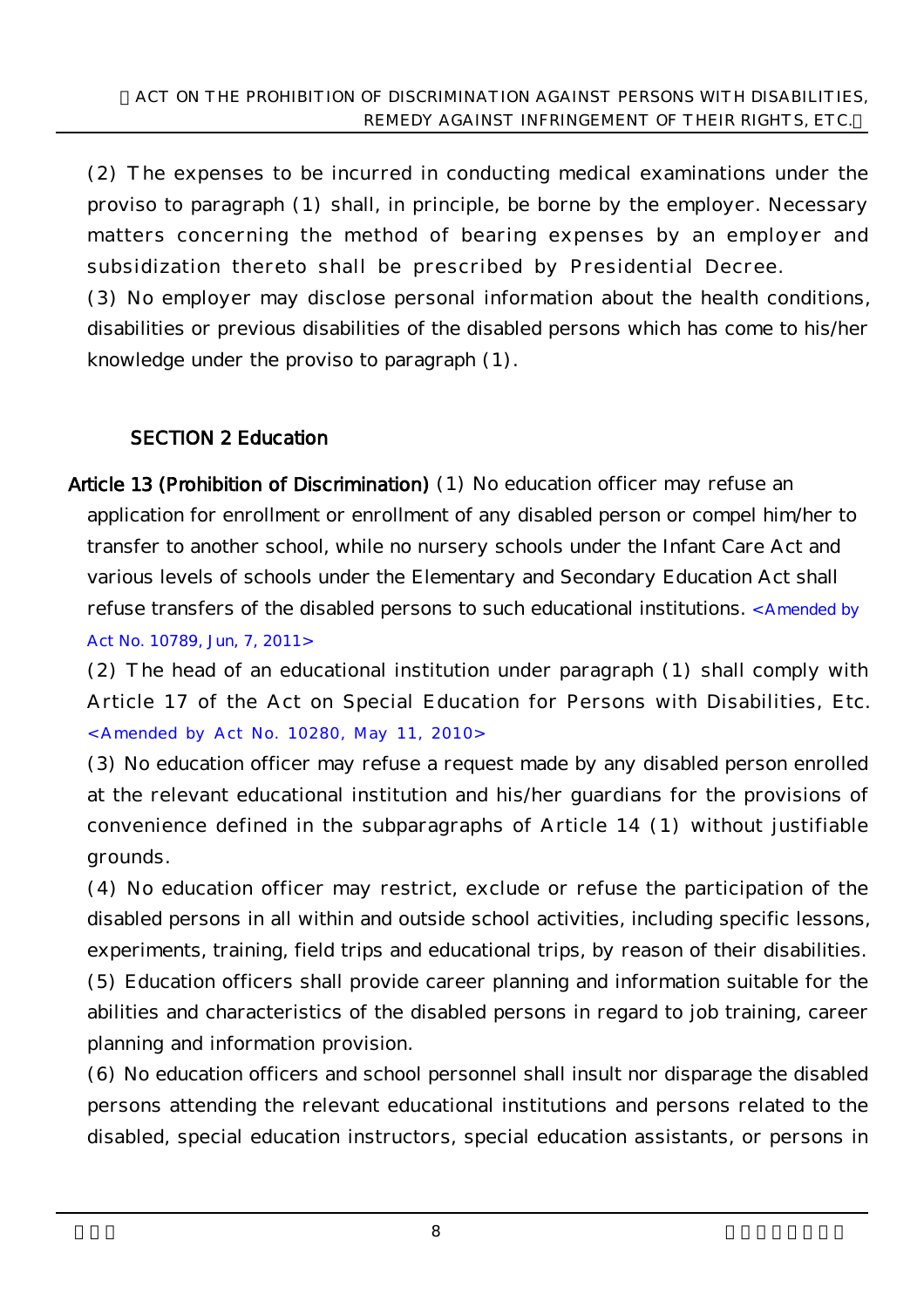charge of matters regarding the disabled persons.

(7) No education officer may, when a disabled person applies for enrollment, require additional documents or application documents in a separate form, not required for applicants without disabilities, or a separate interview, physical examination or additional test only targeting the disabled persons (hereinafter referred to as "additional documents, etc."): Provided, That the foregoing shall not apply where the request for additional documents, etc. is explicitly intended to provide education suited to the characteristics of the disabled persons.

(8) In providing education to the disabled persons under Article 3 (1) of the Act on Special Education for Persons with Disabilities, Etc., neither State nor local government shall violate the number of class hours required by relevant school curricula without justifiable grounds.<Amended by Act No. 10280, May 11, 2010>

- Article 14 (Duty to Provide Legitimate Convenience) (1) Each education officer shall actively develop and enforce the following measures in order to ensure that the disabled attending his/her educational institution in their educational activities are not put at a disadvantage: <Amended by Act No. 12365, Jan. 28, 2014; Act No. 13978, Feb. 3, 2016>
	- 1. Renting and repairing various types of transportation aids to ensure that persons with disadvantages are not put at a disadvantage in terms of their commuting to, and mobility and access within, educational institutions;
	- 2. Providing teaching assistants, if the disabled and persons related to the disabled are necessary;
	- 3. Renting magnifying readers, hearing aids, height adjustable desks, and various supplementary or alternative communication tools, and assigning guide dogs or securing space for wheelchair access, for the purpose of addressing disadvantages in participating in learning based on disability;
	- 4. Providing communication tools and various auxiliary equipment for disabled persons, etc. necessary to educate persons with visual or hearing impairments, including Korean sign language interpretation, voice-to-writing conversion (stenography), braille materials, materials containing braille-to-voice conversion codes, captions, large typeset materials, screen readers and enlargement programs, hearing aids, paperless braille handsets, and print- to-voice converters;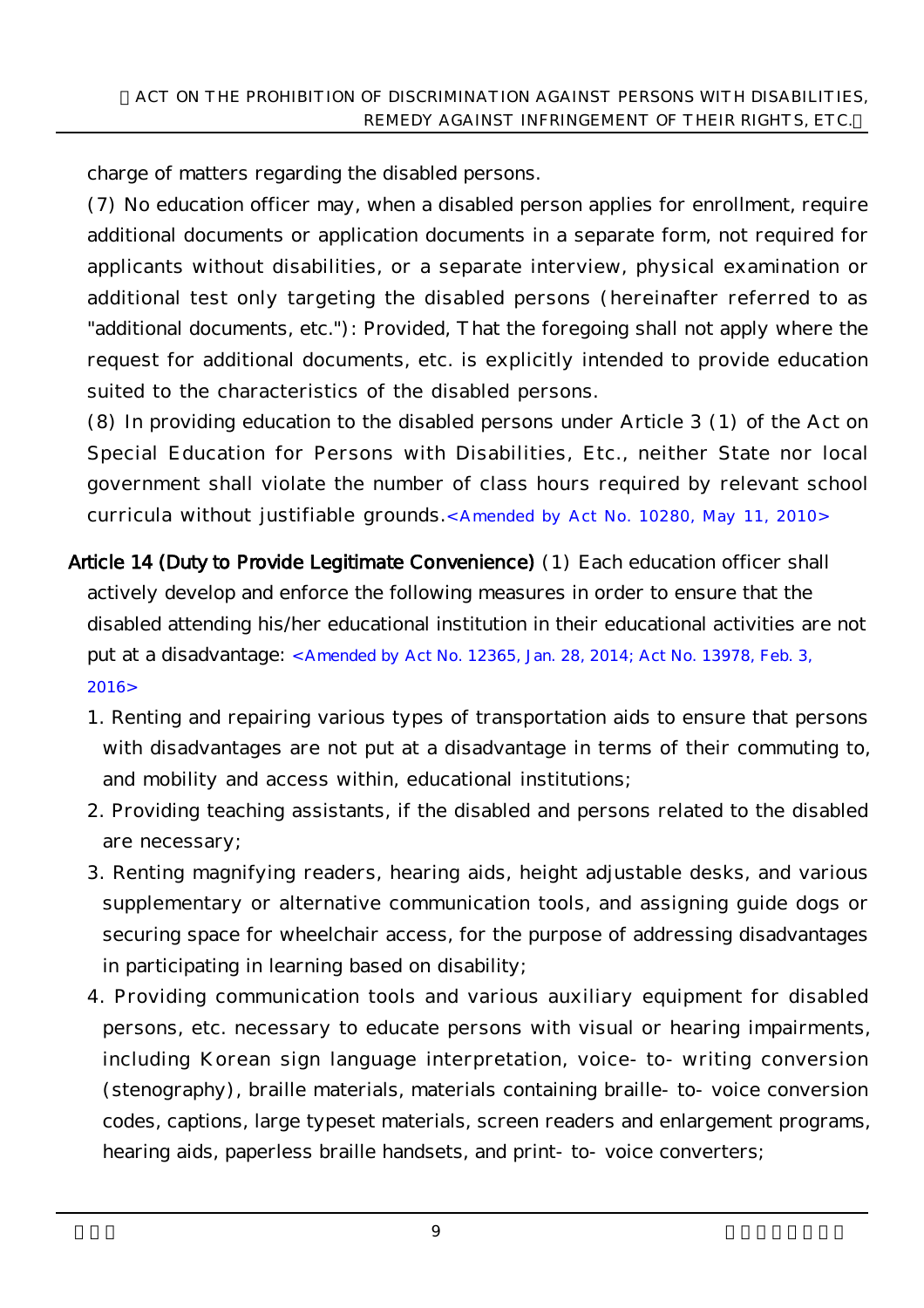- 5. Offering appropriate teaching and evaluation methods through learning diagnosis in applying school curricula;
- 6. Addressing other matters prescribed by Presidential Decree as necessary to prevent disadvantages to educational activities of the disabled.

(2) In order to carry out business affairs necessary to take measures under the subparagraphs of paragraph (1), each education officer shall designate a department or a person in charge of supporting students with disabilities.

(3) In applying paragraph (1), the scope of applicable educational institutions for each phase of implementation and matters necessary for the establishment, placement, control, supervision, etc. of a department or a person in charge of supporting students with disabilities under paragraph (2) shall be prescribed by Presidential Decree.

### SECTION 3 Provision and Use of Goods and Services

Article 15 (Prohibition of Discrimination in Provision of Goods, Services, etc.) (1) No provider of goods, services, etc. may provide the disabled persons with goods, services, benefits, convenience, etc. which would bring benefits unequal to those to be provided to persons without disabilities in substance on the ground of such disabilities.

(2) No provider of goods, services, etc. may deprive the disabled persons of an opportunity to benefit from using such goods, services, etc.

- Article 16 (Prohibition of Discrimination in Sale, Purchase or Lease of Land or Building) No owner or manager of any land or building may restrict, segregate, exclude or reject the disabled persons from the sale, purchase, lease, occupation or use of such land or building without justifiable grounds.
- Article 17 (Prohibition of Discrimination in Provision of Financial Products and Services) No provider of financial products and services may restrict, segregate, exclude or reject the disabled persons in extending monetary loans, issuing credit cards, and offering insurance policies without justifiable grounds.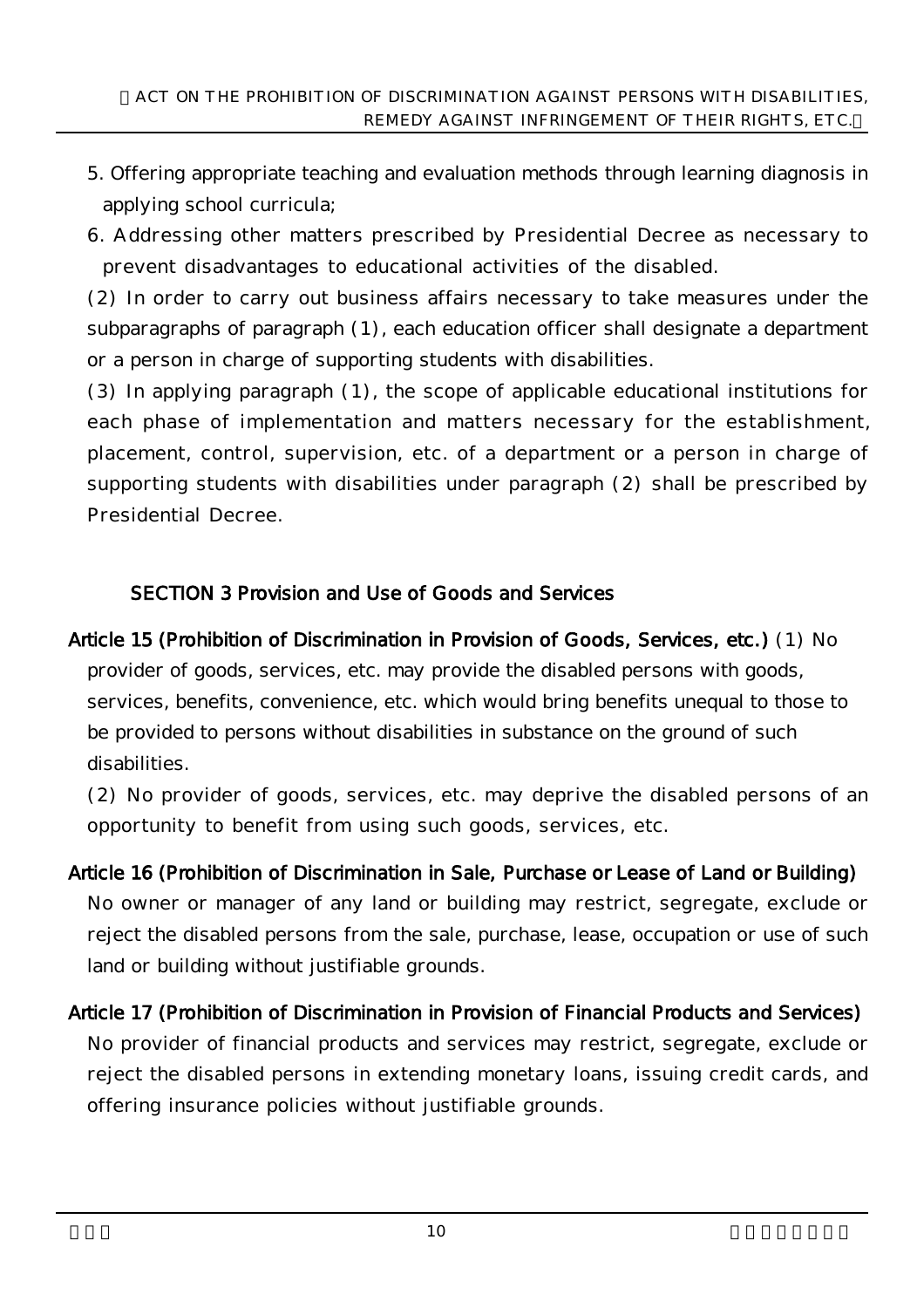Article 18 (Prohibition of Discrimination in Access to and Use of Buildings) (1) No owner or manager of a building may restrict, segregate, exclude or reject the disabled persons in their access to and use of such building or emergency evacuation.

(2) No owner or manager of a building may restrict, segregate, exclude or reject the disabled persons from bringing in or using a guide dog or auxiliary equipment for disabled persons, etc. in such building.

(3) No owner or manager of a building may reject the provision of legitimate convenience to the disabled persons in their access to and use of such building or emergency evacuation, such as the installation of relief and evacuation facilities. (4) In applying paragraph (3), necessary matters concerning the scope of facilities covered in each phase of implementation and the details of legitimate convenience

shall be prescribed by Presidential Decree, in view of the provisions of other related Acts and subordinate statutes.

Article 19 (Prohibition of Discrimination in Means of Mobility, Transportation, etc.) (1) No transportation business operator (hereinafter referred to as "transportation business operator") and transportation administrative agency (hereinafter referred to as "transportation administrative agency") under subparagraphs 5 and 6 of Article 2 of the Act on Promotion of the Transportation Convenience of Mobility Disadvantaged Persons may restrict, segregate, exclude or reject the disabled persons from gaining access to and using means of mobility, transportation, etc. <Amended by Act No. 10280, May 11, 2010>

(2) No transportation business operator and transportation administrative agency may reject the disabled persons accompanying, bringing in, or using guide dogs or auxiliary equipment for disabled persons, etc. when they use means of mobility, transportation, etc.

(3) No transportation business operator and transportation administrative agency may apply a fare system disadvantageous to the disabled persons or persons related to the disabled using means of mobility, transportation, etc. based on disability, guide dogs or auxiliary equipment for disabled persons, etc. that accompany or guide them. (4) Each transportation business operator and transportation administrative agency shall provide legitimate convenience necessary to allow the disabled persons to use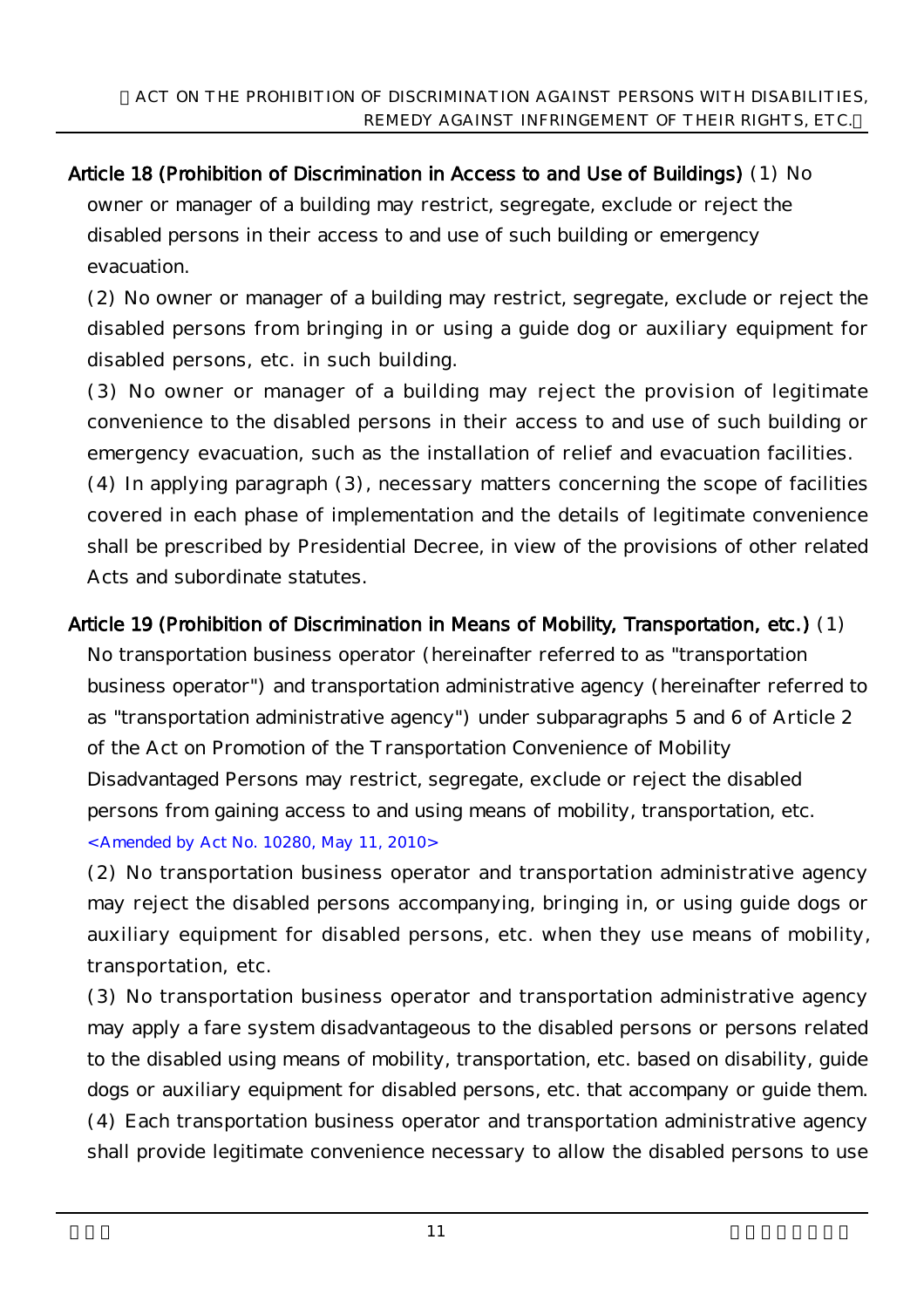means of mobility, transportation, etc. on an equal basis with persons without disabilities so that they can walk and move safely and conveniently.

(5) Each transportation administrative agency shall promote, educate, support and supervise transportation business operators so that they may not engage in any discriminatory act set forth in this Act against the disabled persons.

(6) The State and local governments shall not restrict, segregate, exclude or reject the disabled persons in all processes associated with applying for, taking and passing the driver's license examination without justifiable grounds.

(7) The State and local governments shall provide legitimate convenience to the disabled persons so that they can go through every required process for the driver's license examination on an equal basis with persons without disabilities.

(8) In applying paragraphs (4) and (7), necessary matters, such as the scope of applicable entities for each phase of implementation and the details of legitimate convenience, shall be prescribed by Presidential Decree.

Article 20 (Prohibition of Discrimination in Access to Information) (1) No individual, corporation, or public institution (hereafter in this Article referred to as "individual, etc.") may engage in discriminatory acts prohibited under Article 4 (1) 1 and 2 on the basis of disability against the disabled persons when they use and gain access to electronic and non-electronic information.

(2) No person shall compel, interfere with, or treat unfairly persons related to the disabled who support their communication, such as representing and accompanying the disabled persons for the purpose of Korean sign language interpretation, braille conversion, braille proofreading, reading, ghostwriting or direction, without good cause.<Amended by Act No. 13978, Feb. 3, 2016>

Article 21 (Duty to Provide Legitimate Convenience in Information and Communications, and Communication, etc.) (1) Actors set forth in subparagraphs 4, 6, 7, the latter part of 8 (a), item (b) of the same subparagraph, 11, 18 and 19 of Article 3, actors related to the provisions of subparagraphs 12, 14 through 16 of the same Article, employers under Article 10 (1), and persons related to labor unions under paragraph (2) of the same Article (including institutions to which such actors belong: hereafter in this Article referred to as "actors, etc.") shall provide necessary means, such as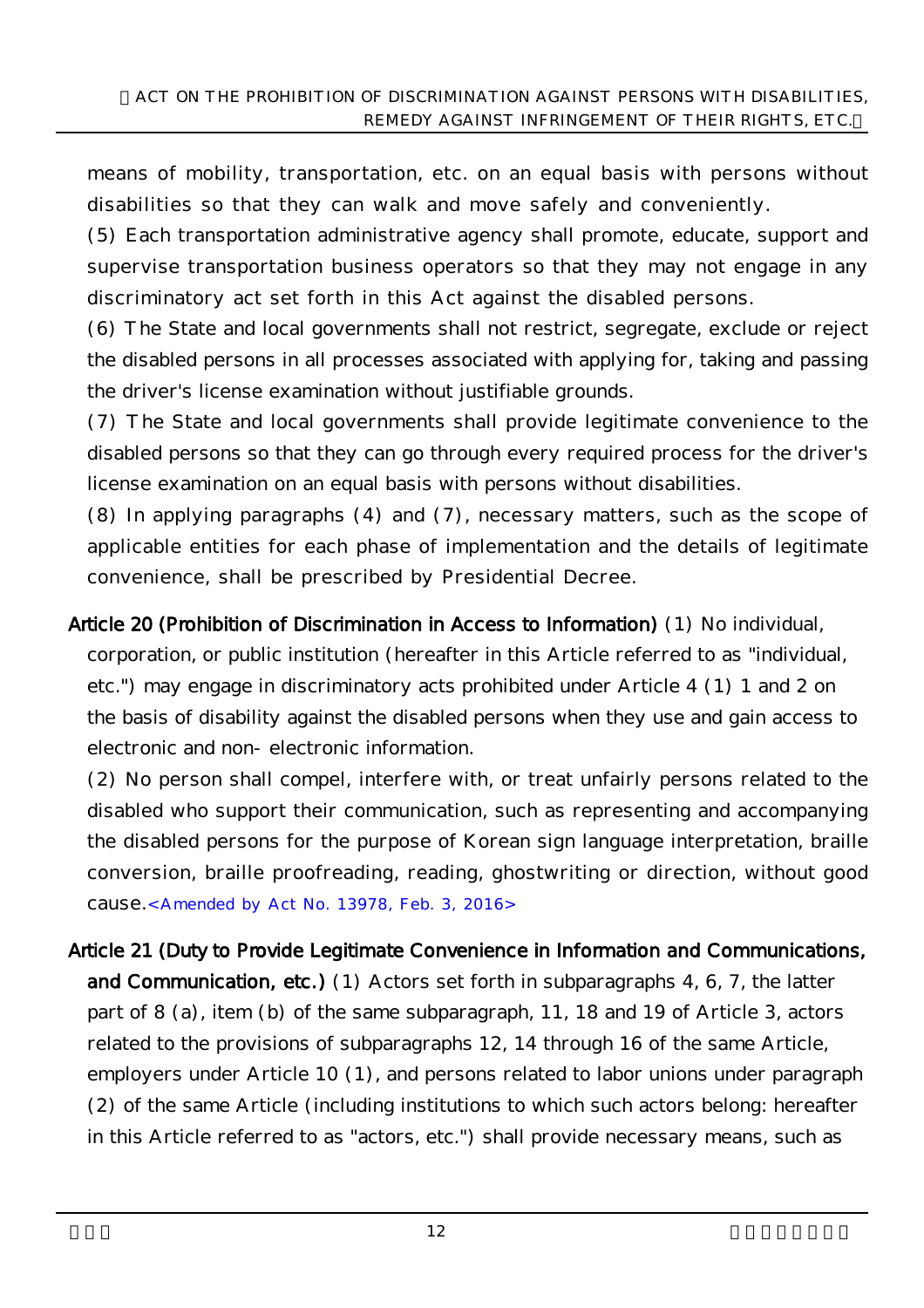Korean sign language and writing, to ensure that disabled persons may access and use electronic and non-electronic information produced and distributed by such actors, etc. on an equal basis with persons without disabilities. In such cases, no natural person referred to in the latter part of subparagraph 8 (a) and item (b) of the same subparagraph of Article 3 shall not be included in the category of actors, etc. <Amended by Act No. 13978, Feb. 3, 2016>

(2) Public institutions, etc. shall provide support as required for the participation and communication of the disabled in any event they host or supervise, such as Korean sign language interpreters, text or vocal interpreters, and hearing aids.<Amended by Act No. 13978, Feb. 3, 2016>

(3) Broadcasting business entities under subparagraph 3 of Article 2 of the Broadcasting Act and Internet multimedia broadcast business entities under subparagraph 5 of Article 2 of the Internet Multimedia Broadcast Services Act shall provide convenience for disabled viewers, including closed captions, Korean sign language interpretation, and descriptive video services in order for the disabled to access and use such productions or services on an equal basis with persons without disabilities.< Amended by Act No. 10280, May 11, 2010; Act No. 13978, Feb. 3, 2016>

(4) Key telecommunications business entities under the Telecommunications Business Act (only applicable to telephone service providers) shall secure relay and provide services using telecommunications equipment and facilities (including video phone services, text message services, and other relay services determined and publicly announced by the Minister of Science and ICT) in order for the disabled to access and use such services on an equal basis with persons without disabilities. <Amended by Act No. 10280, May 11, 2010; Act No. 11690, Mar. 23, 2013; Act No. 14839, Jul. 26, 2017>

(5) The following business entities shall endeavor to provide publications (including electronic publications; hereinafter the same shall apply in this paragraph) or videos in order for the disabled to access and use such publications and videos on an equal basis with persons without disabilities: Provided, That the National Library under Article 18 of the Libraries Act shall provide services such as braille, materials containing braille-to-voice conversion codes, voice, or enlarged letters for newly produced and distributed library materials:<Newly Inserted by Act No. 10280, May 11, 2010;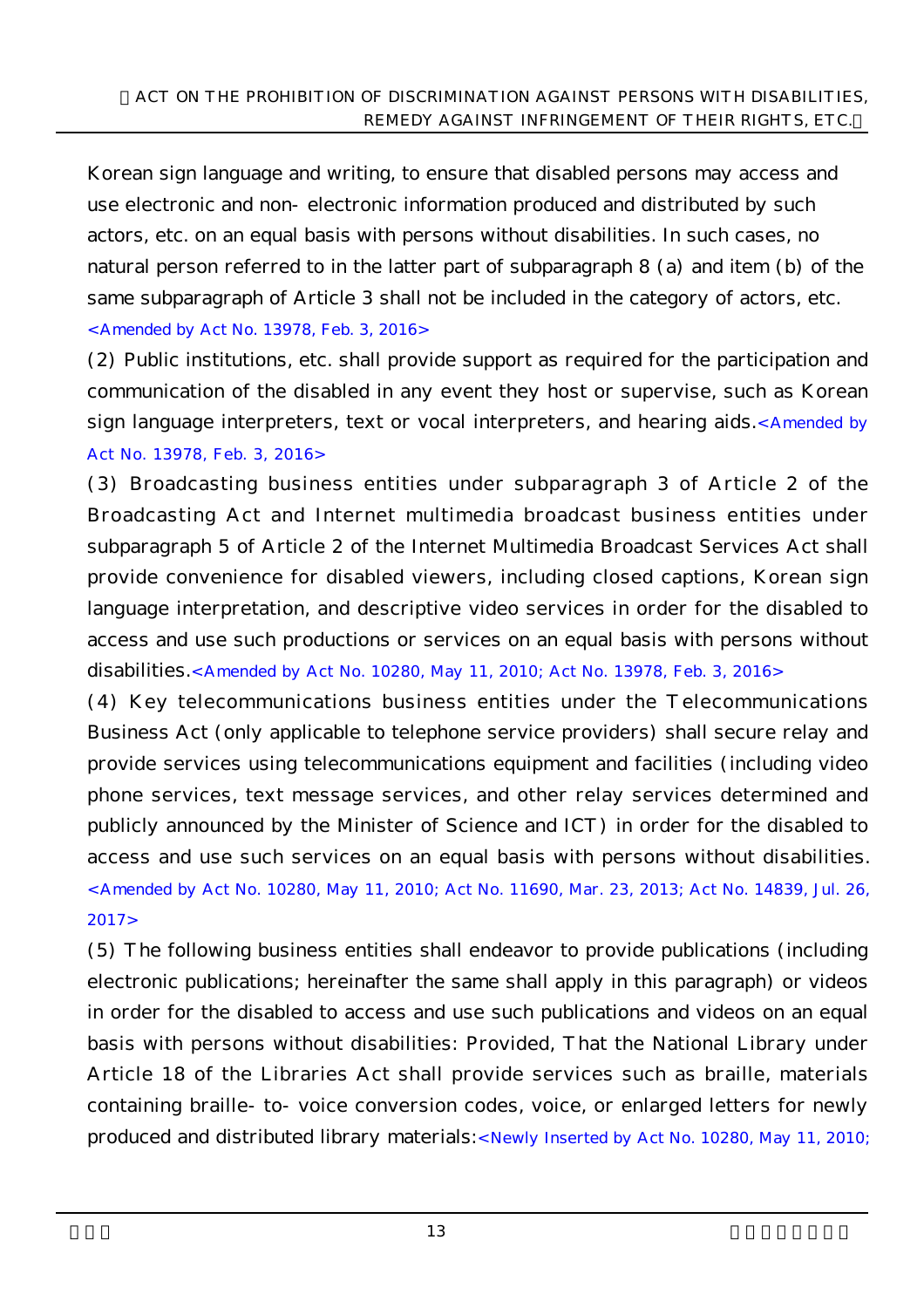#### Act No. 12365, Jan. 28, 2014>

- 1. Business entities who regularly issue publications;
- 2. Media producers and distributors for films and videos, etc.

(6) Necessary matters concerning the scope of actors, etc. who shall supply necessary means for each phase under paragraph (1) and the details of such necessary means, and the details, scope and implementation of necessary support under paragraph (2), necessary matters concerning the scope of entities and the details and implementation of services to be provided for each phase under paragraph (3) and necessary matters concerning the scope of entities and the details of services to be provided for each phase under paragraph (4) shall be prescribed by Presidential Decree.< Newly Inserted by Act No. 10280, May 11, 2010; Act No. 12035, Aug. 13, 2013>

Article 22 (Protection of Personal Information) (1) Personal information of the disabled persons shall be collected only with the consent of the persons concerned, and be protected from any unauthorized access, misuse or abuse.

(2) In applying paragraph (1), the provisions of applicable Acts, including the Personal Information Protection Act and the Act on Promotion of Information and Communications Network Utilization and Information Protection, Etc., shall apply mutatis mutandis.< Amended by Act No. 10465, Mar. 29, 2011>

(3) With regard to the disabled persons whose direct consent is difficult to obtain, such as the disabled children or persons with mental disorder, the provisions of the Civil Act shall apply mutatis mutandis to persons giving consent on behalf of such disabled persons in relation to the collection, use and provision of personal information of such disabled persons.

# Article 23 (Duties of the State and Local Governments in Access to Information and Communication) (1) The State and local governments shall seek necessary support, including the development and distribution of tools to facilitate access to and use of telecommunication networks and telecommunication devices in view of the characteristics of the disabled persons.

(2) Manufacturers related to telecommunication shall endeavor to design, manufacture and process telecommunication devices that the disabled persons can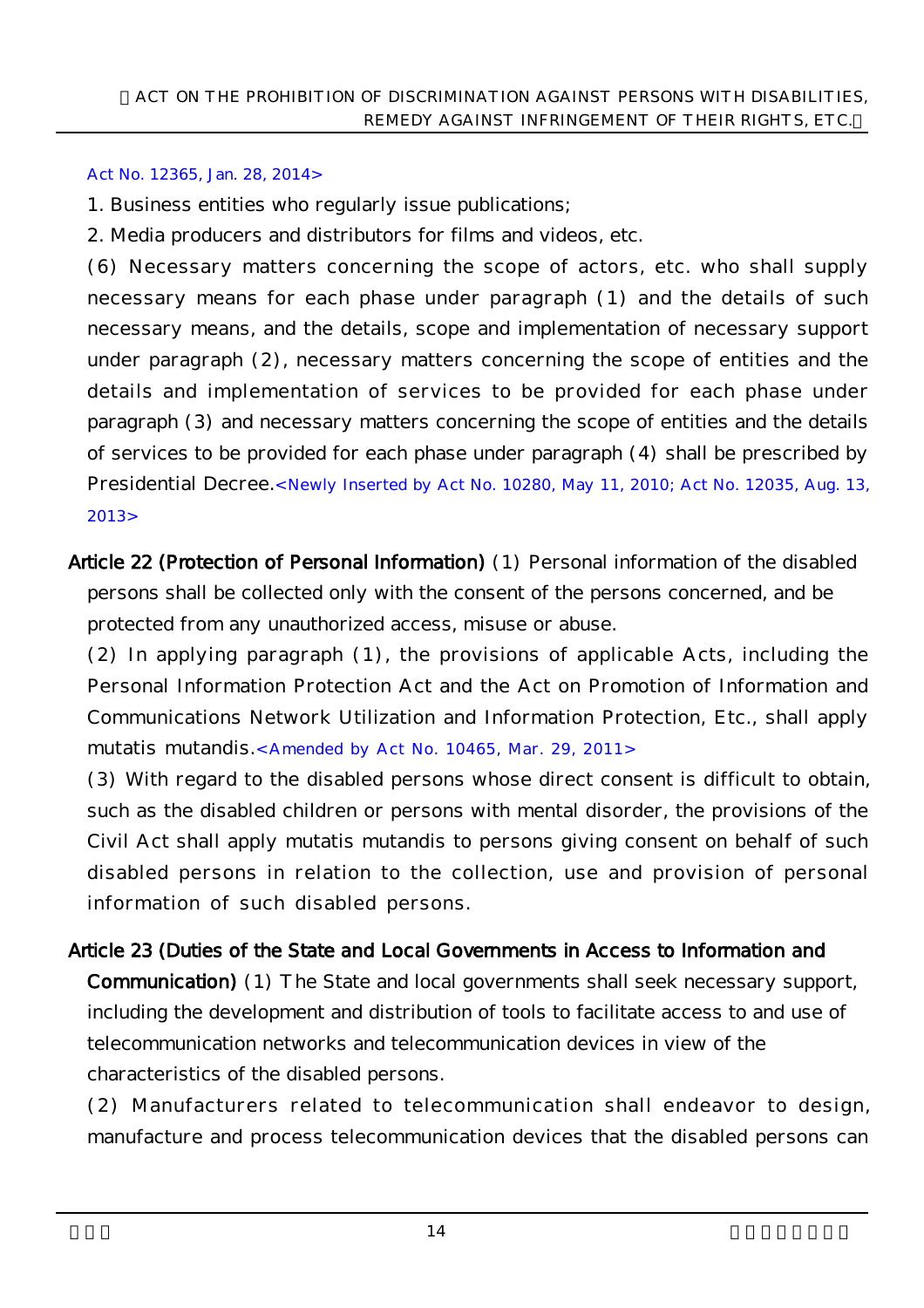access and use on an equal basis with persons without disabilities.

(3) The State and local governments shall take necessary measures to ensure that the disabled persons can learn Korean sign language, lip-reading, braille, materials containing braille-to-voice conversion codes and large typesets, according to the type, degree and characteristics of their disabilities and be provided with learning support services utilizing the above, and no provider of such services shall impose any mode of communication, etc. which fails to reflect the characteristics of any disabled person against his/her will.<Amended by Act No. 12365, Jan. 28, 2014; Act No. 13978, Feb. 3, 2016>

Article 24 (Prohibition of Discrimination in Cultural and Artistic Activities) (1) The State and local governments, as well as cultural and artistic business operators shall not coerce the disabled persons into certain acts against their will nor commit acts set forth in Article 4 (1) 1, 2 and 4, in regard to their participation in cultural and artistic activities.

(2) The State and local governments, as well as cultural and artistic business operators shall provide legitimate convenience to the disabled persons so that they can actively participate in cultural and artistic activities.

(3) The State and local governments shall seek necessary measures to enable the disabled persons to use cultural and artistic facilities and actively participate in cultural and artistic activities.

(4) In applying paragraph (2), necessary measures concerning the scope of applicable cultural and artistic business operators in each phase of implementation and the details of legitimate convenience shall be prescribed by Presidential Decree.

Article 25 (Prohibition of Discrimination in Physical Activities) (1) No institution or organization holding or supervising physical activities and the owner or manager of a facility intended for physical activities shall restrict, segregate, exclude or reject the disabled persons who wish to participate in physical activities on the ground of their disabilities.

(2) The State and local governments shall cause physical exercise programs being operated or supported by themselves to be operated in view of the gender of the disabled persons and the type, degree and characteristics of their disabilities, and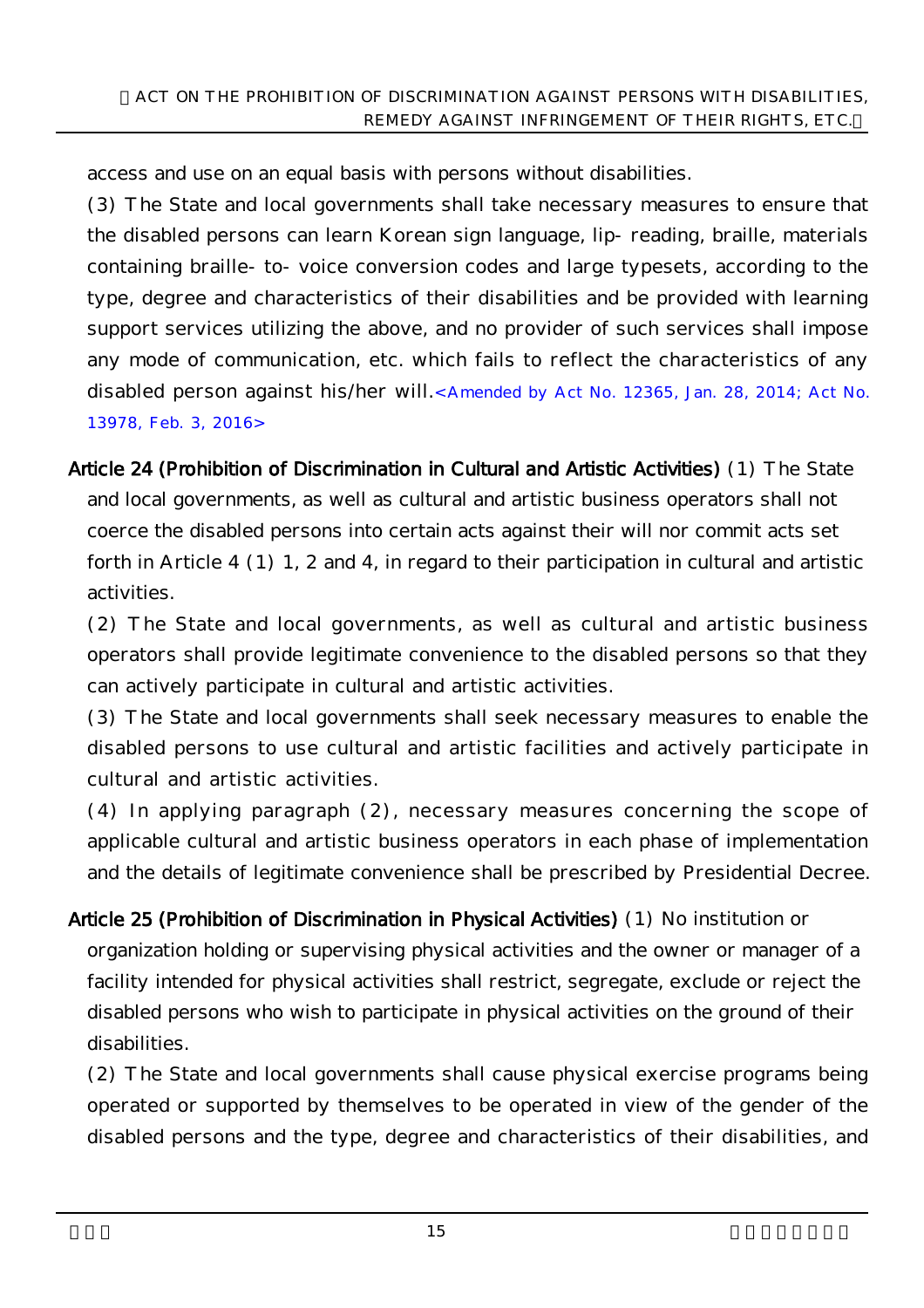provide legitimate convenience necessary for inducing participation of the disabled persons.

(3) The State and local governments shall seek measures necessary for inducing the disabled persons to participate in physical activities.

(4) Matters necessary for implementing paragraph (2) shall be prescribed by Presidential Decree.

### SECTION 4 Judicial and Administrative Procedures, Services and Political Rights

#### Article 26 (Prohibition of Discrimination in Providing Judicial and Administrative

Procedures and Services) (1) No public institution, etc. shall discriminate against disabled persons in relation to the provision of judicial and administrative procedures and services necessary to protect and guarantee their rights, including the right to life, body or property.

(2) No public institution or its employees shall commit any act defined in Article 4

(1) 1, 2, 4 through 6 against disabled persons in providing judicial and administrative procedures and services.

(3) No public institution or its employees shall engage in any of the following discriminatory acts in performing their duties or exercising their authority:

- 1. Restricting and excluding access of, segregating or rejecting disabled persons based on their disabilities when it comes to permission, reports and approvals without good cause;
- 2. Restricting and excluding access of, segregating or rejecting disabled persons when it comes to determining selection standards for beneficiaries of public projects without good cause, or putting disabled persons at a disadvantage by applying standards without regard to their disabilities.

(4) Each public institution or its employee shall provide judicial and administrative procedures and services to the extent that the disabled can use them on a substantially equal basis with persons without disabilities, and shall provide legitimate convenience for that purpose.

(5) If a disabled person requests the provision of legitimate convenience, such as creating and providing forms that he/she can recognize and fill out on his/her own,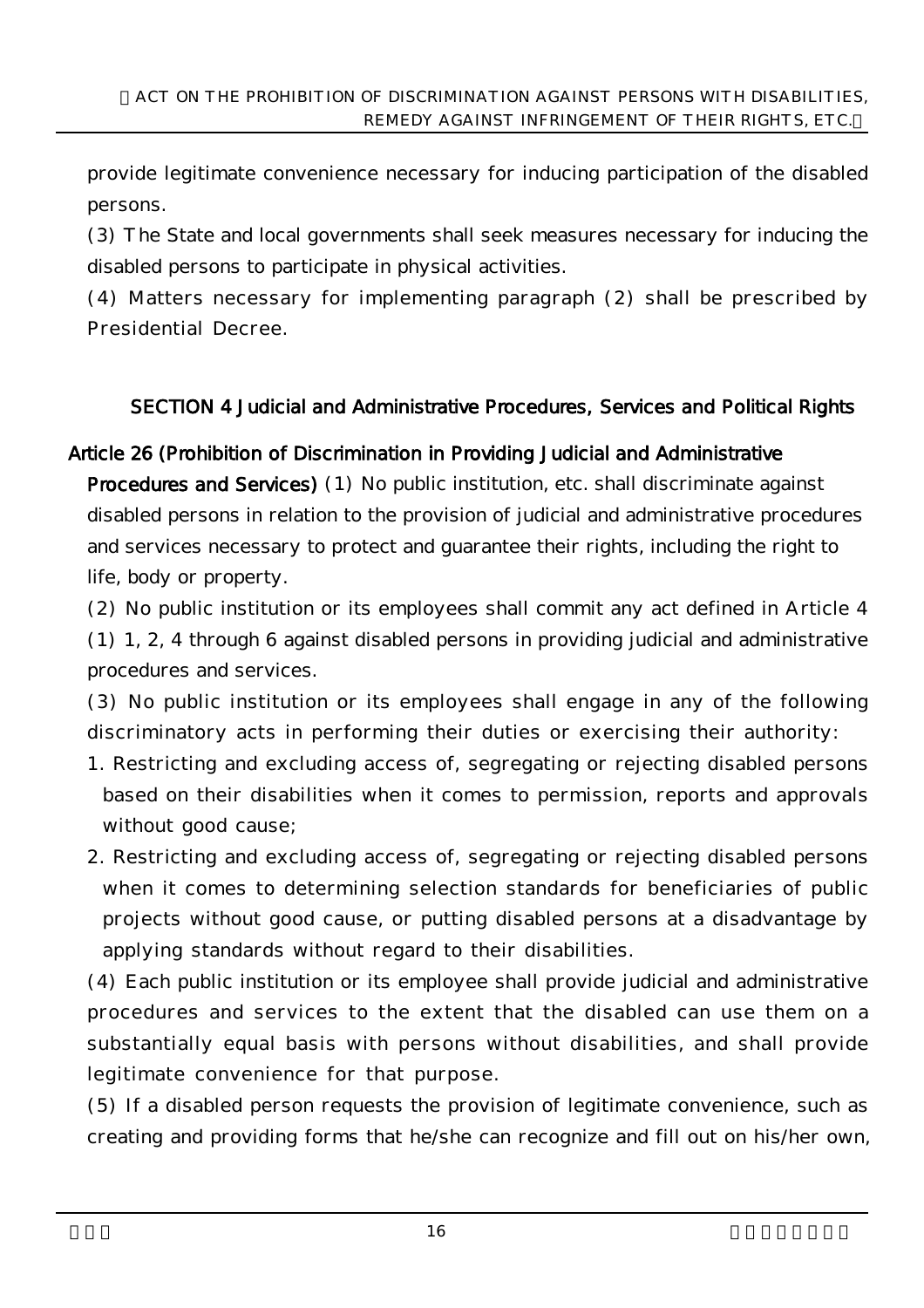for participating in judicial and administrative procedures and services, no public institution or its employee shall put the disabled person at a disadvantage by denying or arbitrarily processing such request.

(6) A judicial institution shall confirm whether a person related to a case has a disability in communication or expression of opinion, and inform such disabled person of the fact that he/she may receive assistance in criminal proceedings and of the details of such assistance. In such cases, if the relevant disabled person requests assistance in criminal proceedings, the institution shall not refuse such request without good cause and take necessary measures therefor.<Amended by Act No. 10280, May 11, 2010; Act No. 11522, Oct. 22, 2012>

(7) Each judicial institution shall provide legitimate convenience and affirmative measures to allow disabled persons to maintain quality of life on a substantially equal basis with persons without disabilities when they are under confinement or arrest. (8) Necessary matters in relation to the provisions of paragraphs (4) through (7) shall be prescribed by Presidential Decree.

Article 27 (Political Rights) (1) The State and local governments, candidates for public election, and political parties shall not discriminate against the disabled persons when they exercise their political rights, including rights to vote, be elected, and to petition.

(2) In order to guarantee the political rights of the disabled persons, the State and local governments shall provide legitimate convenience, including facilities and equipment to guarantee the political rights of the disabled persons, promoting and conveying information about the exercise of their political rights, developing and distributing election support tools, such as balloting methods tailored to different types and degrees of disabilities, and assigning support staff.

(3) Candidates for public election and political parties shall convey information about such candidates and parties to the disabled persons on an equal basis with persons without disabilities.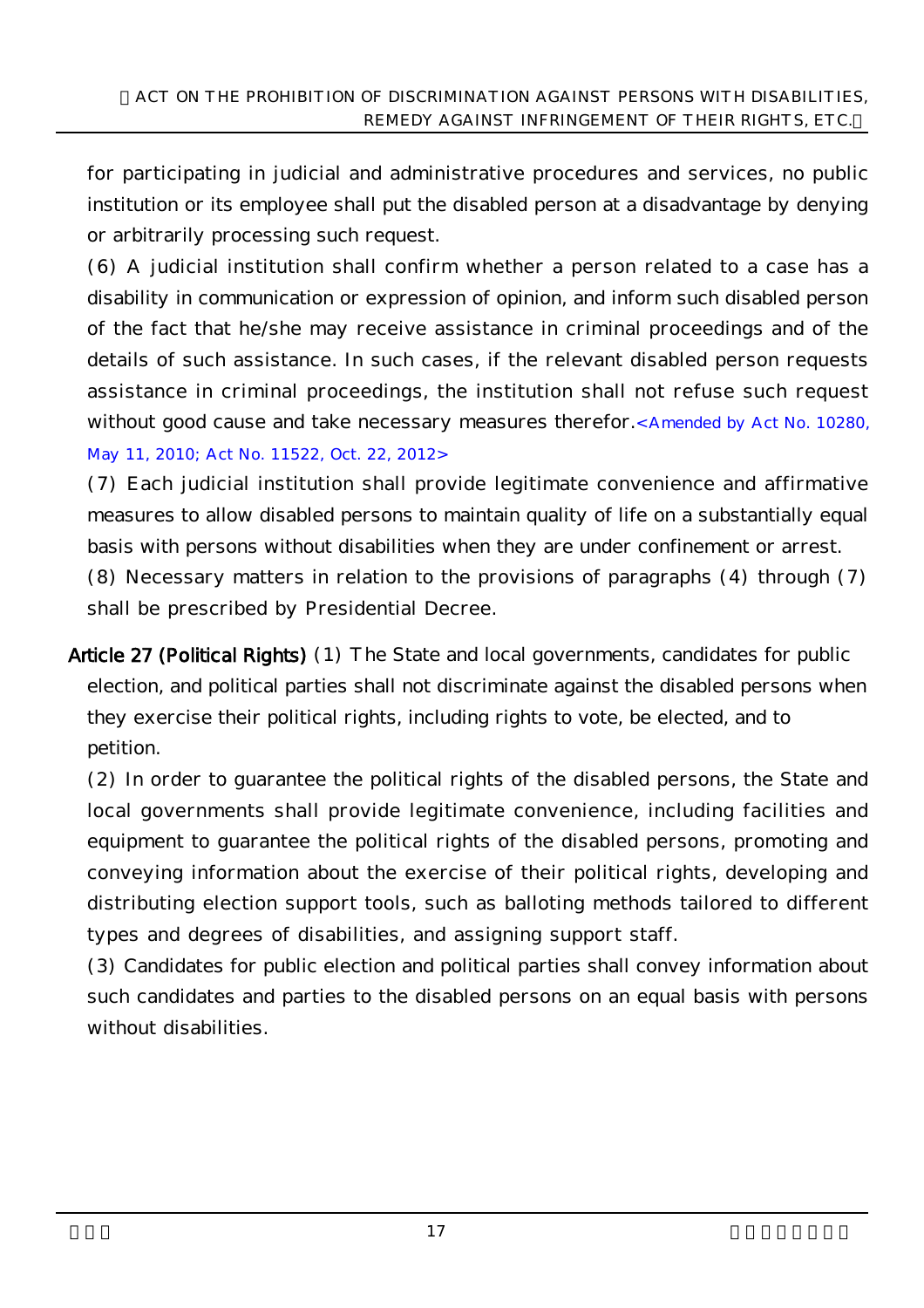# SECTION 5 Motherhood, Fatherhood, Sexuality, etc.

Article 28 (Prevention of Discrimination in Motherhood or Fatherhood) (1) No person shall restrict, segregate, exclude or reject the disabled persons in relation to their motherhood or fatherhood, including pregnancy, childbirth and parenting, based on disability.

(2) If a disabled person wishes to adopt a child, no adoption agency shall restrict adoption qualifications based on his/her disability.

(3) Neither education officer, nor nursery school and its employees under the Infant Care Act, nor child welfare facility and its employees under the Child Welfare Act shall segregate or give disadvantages to children due to the disabilities of their parents.<Amended by Act No. 10789, Jun, 7, 2011>

(4) In order to ensure genuine equality for the disabled persons in relation to their contraception, pregnancy, childbirth and nurturing, facilities that are directly operated, commissioned or subsidized by the State and local governments shall provide necessary support measures in accordance with relevant Acts and subordinate statutes, including the provision of information and activity assistance services tailored to the type and degree of disability and the development of auxiliary aids, tools, etc.

(5) The State and local governments shall conduct publicity, education, support and supervision to prevent discriminatory acts prohibited under this Act in relation to the provision of services in pregnancy, childbirth and nurturing.

Article 29 (Prevention of Discrimination in Sexuality) (1) The right to sexuality shall be respected for all the disabled persons, and the disabled persons shall hold the right to sexual self-determination to express and enjoy their right to sexuality.

(2) No member of family, home and welfare facilities shall restrict or deprive opportunities of the disabled persons to enjoy sex life on the ground of disability by limiting their use of space or other tools for sex life.

(3) In order to guarantee the right of the disabled persons to enjoy sex life, the State and local governments shall seek necessary support measures as prescribed by related Acts and subordinate statutes and conduct publicity and education to eliminate all disability-based prejudices and customs about sexuality, as well as all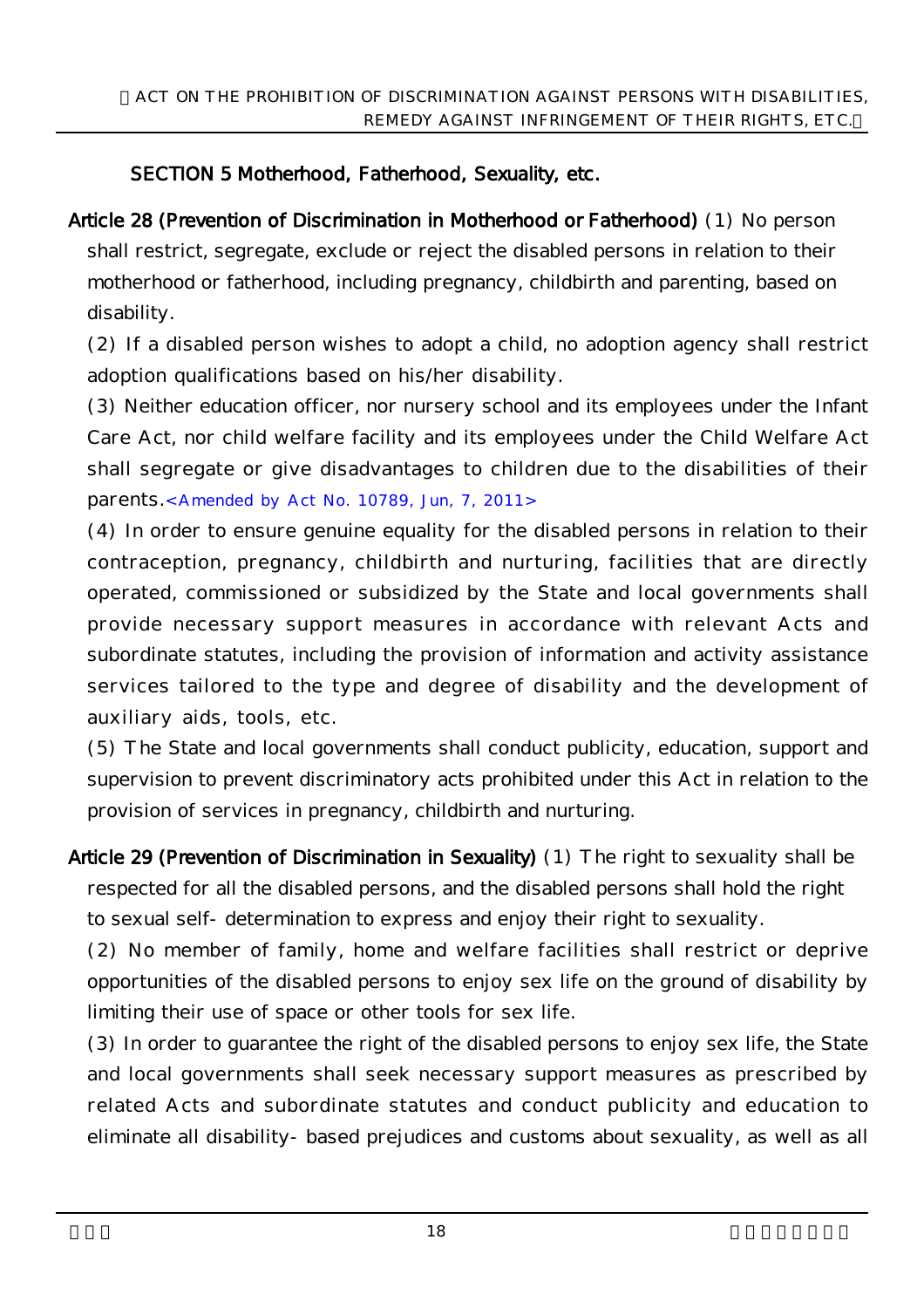other discriminatory practices.

## SECTION 6 Family, Home, Welfare Facilities, Right to Health, etc.

Article 30 (Prevention of Discrimination in Family, Home, Welfare Facilities, etc.) (1) No member of family, home, welfare facilities, etc. shall impose excessive burden on any disabled person against his/her will nor exclude any disabled person from decisionmaking processes based on disability without justifiable grounds.

(2) No member of family, home, welfare facilities, etc. shall disclose to the public physical features or bodies of the disabled persons against their will without justifiable grounds.

(3) No member of family, home, welfare facilities, etc. shall restrict, deprive or interfere with the rights of any disabled person to receive education, such as rights to enroll at or advance in schools, to exercise property rights, to participate in social activities, and to move and reside (hereafter in this paragraph referred to as "rights, etc.") and shall not exclude him/her from exercising such rights, etc.

(4) No current nor former members of family or home shall coerce the disabled persons to reach an unfavorable settlement in relation to designation of person with custodial rights, parental authority and visitation right, nor restrict or deprive them of such rights based on disability.

(5) No head of any welfare facility, etc. shall request a written waiver of parental authority on condition of placing the disabled persons in the facilities, nor restrict the communication right with the outside world, including visitation rights of the family members, during their stay in the facilities.

Article 31 (Prevention of Discrimination in Right to Health) (1) No medical facility, etc. nor medical person, etc. shall restrict, segregate, exclude or reject the disabled persons when they engage in medical practices.

(2) Medical facilities, etc. and medical persons, etc. shall take into account the gender of a disabled person and the type, degree and characteristics of disability in relation to medical practices, research, etc. in a positive manner and shall provide the disabled persons, etc. with necessary matters in relation to medical practices, such as medical information suitable to the gender of a disabled person.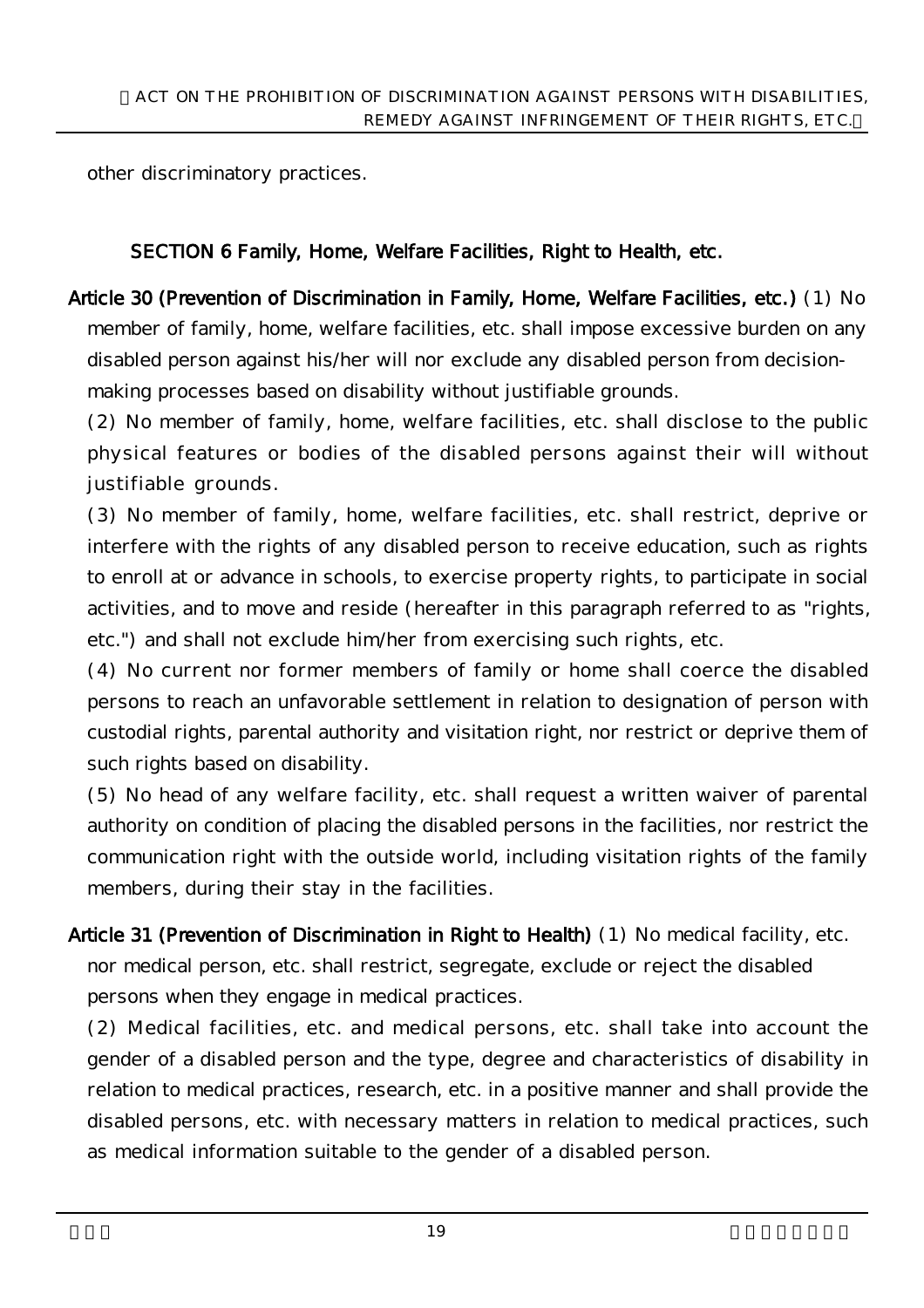(3) Where any public institution deems it necessary for implementing health-related school curricula, it shall include such factor as the gender of a disabled person.

(4) The State and local governments shall implement measures necessary for the prevention and treatment of innate and acquired disabilities and take into account the gender, etc. of a disabled person in determining and administering medical or health issues.

Article 32 (Prevention of Harassment, etc.) (1) The disabled persons shall have the right to be free from any and all types of violence, regardless of gender, age, and type, degree or characteristics of disability.

(2) The disabled persons who have suffered from harassment, etc. shall have the right to receive counseling, treatment, legal aid, and other appropriate measures and shall not receive any disadvantageous treatment on the ground of reporting harms caused by harassment, etc.

(3) No person shall engage in activities to ostracize the disabled persons or persons related to the disabled or derogatory verbal expressions or conducts which might cause offense or disparagement in schools, facilities, workplaces, local communities, etc. on the basis of disability.

(4) No person shall abandon, abuse or extort money from the disabled persons or persons related to the disabled in private spaces, homes, facilities, workplaces, local communities, etc. on the basis of disability.

(5) No person shall infringe on the right to sexual self-determination of the disabled persons or engage in verbal expressions to cause a sense of shame, molestation, or assault or rape taking advantage of disability.

(6) The State and local governments shall provide education for awareness-building and prevention of harassment, etc. to eliminate harassment, etc. of the disabled persons and seek appropriate measures.

### CHAPTER III DISABLED WOMEN AND CHILDREN, ETC.

Article 33 (Prevention of Discrimination against Disabled Women) (1) The State and local governments shall not discriminate against the disabled women in all aspects of life based on disability.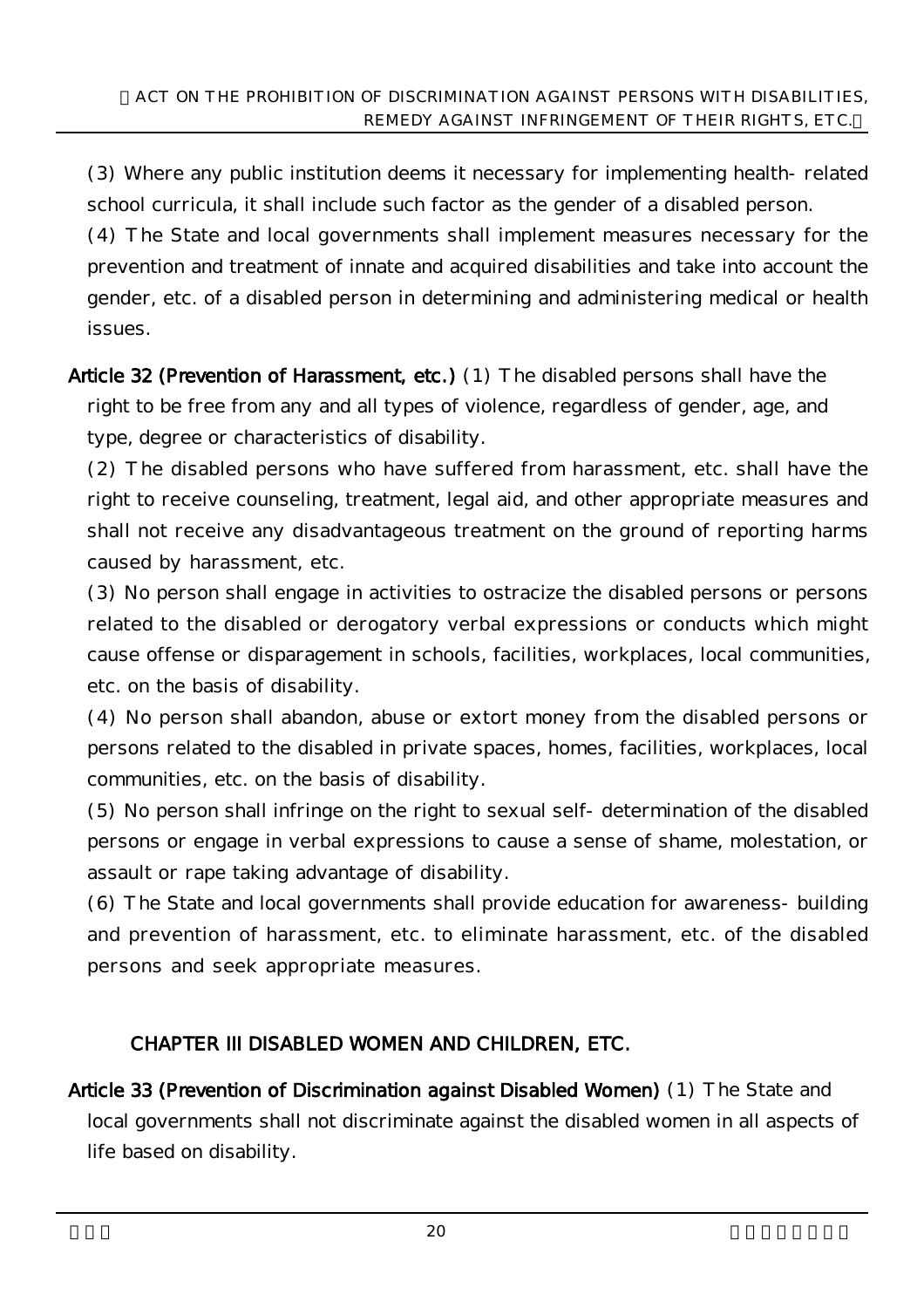(2) No person shall forcibly impose on any disabled women or deprive her of roles in relation to pregnancy, childbirth, nurturing and homemaking based on disability.

(3) No employer shall treat unfavorably female workers with disabilities compared with male workers or female workers without disabilities, and shall refuse to provide the following legitimate conveniences in relation to the use of workplace childcare services, etc.:

- 1. Support for convenient feeding in accordance with the type and degree of disability;
- 2. Support for methods of communication that allow a mother to check upon her child's condition;
- 3. Support for other matters necessary for the use of workplace childcare services, etc.

(4) Persons in charge of sexual violence prevention programs at education institutions, workplaces, welfare facilities, etc. shall include in such programs the sexual awareness of the disabled women and prevention of sexual violence against them; however, such programs shall not distort the image of the disabled women.

(5) No educational institutions nor other institutions providing vocational training shall not engage in the following discriminatory acts against the disabled women: Provided, That such shall not be deemed as discriminatory in cases where the following acts are cleary intended for providing appropriate education and training tailored to the characteristics of the disabled women:

- 1. Restricting learning opportunities and differentiating the substance of learning activities;
- 2. Restricting vocational training and the scope of career choices;
- 3. Restricting education-related plans and the scope of information to be provided;
- 4. Otherwise treating the disabled women unfavorably in education without justifiable grounds.

(6) In applying paragraph (3), the scope of applicable workplaces in each phase of implementation and necessary matters concerning paragraph (3) 3 shall be prescribed by Presidential Decree.

# Article 34 (Duties of State and Local Governments for Prevention of Discrimination against Disabled Women) (1) The State and local governments shall seek proactive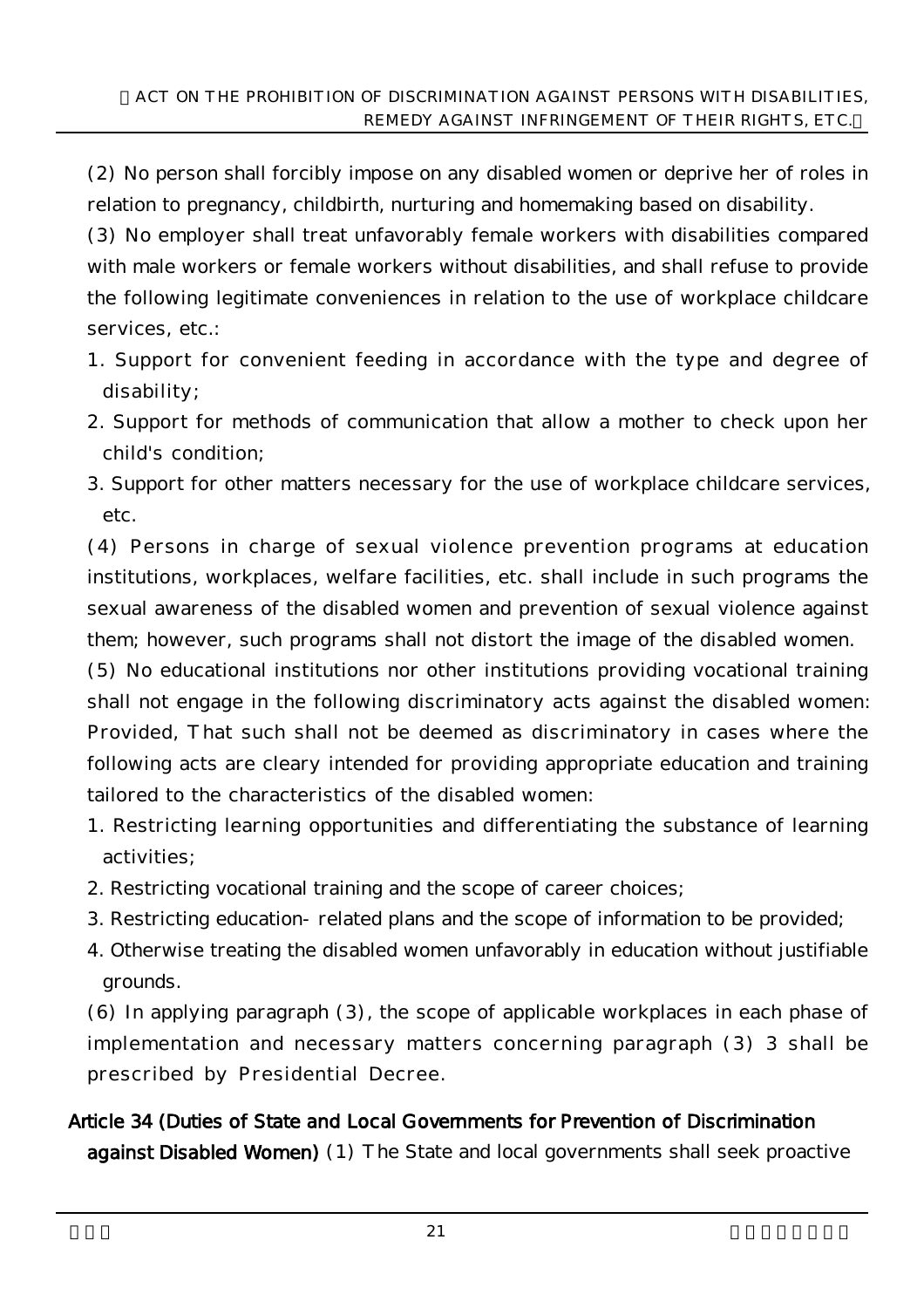measures for eliminating discriminatory elements against the disabled women, such as awareness-building and support policies, and shall take into consideration the disabled women in statistics and research projects, etc.

(2) The State and local governments shall not restrict or exclude the disabled women from participating in policy-making and implementation processes on the basis of disability.

Article 35 (Prevention of Discrimination against Disabled Children) (1) No person shall discriminate against the disabled children in any aspect of life on the basis of disability.

(2) No person shall deprive the disabled children of opportunities to receive education, training, healthcare services, rehabilitation services, career preparation, recreation, etc.

(3) No person shall exclude the disabled children from mandatory education.

(4) No person shall unfavorably treat the disabled children based on disability, including abandonment, abuse, extortion, imprisonment and battering, and no person shall infringe their human rights by forcefully placing them in facilities or subjecting them to unreasonable rehabilitation treatment or training.

# Article 36 (Duties of State and Local Governments for Prevention of Discrimination against Disabled Children) (1) The State and local governments shall take all necessary measures to guarantee the disabled children will enjoy equality rights and freedom as other children without any kind of discrimination based on disability.

(2) The State and local governments shall make arrangements to provide the disabled children with services tailored to their gender and the type, degree and characteristics of their disabilities in early stages, and shall take measures to support persons with parental authority protecting the disabled children and persons in charge of rearing such children.

# Article 37 (Prevention of Discrimination, etc. against Persons with Mental Disorder) (1)

No person shall give disadvantages to persons with mental disorder by unfairly using their particular emotional or cognitive impairment.

(2) The State and local governments shall seek necessary legal and policy measures to prevent any infringement of human rights held by persons with mental disorder by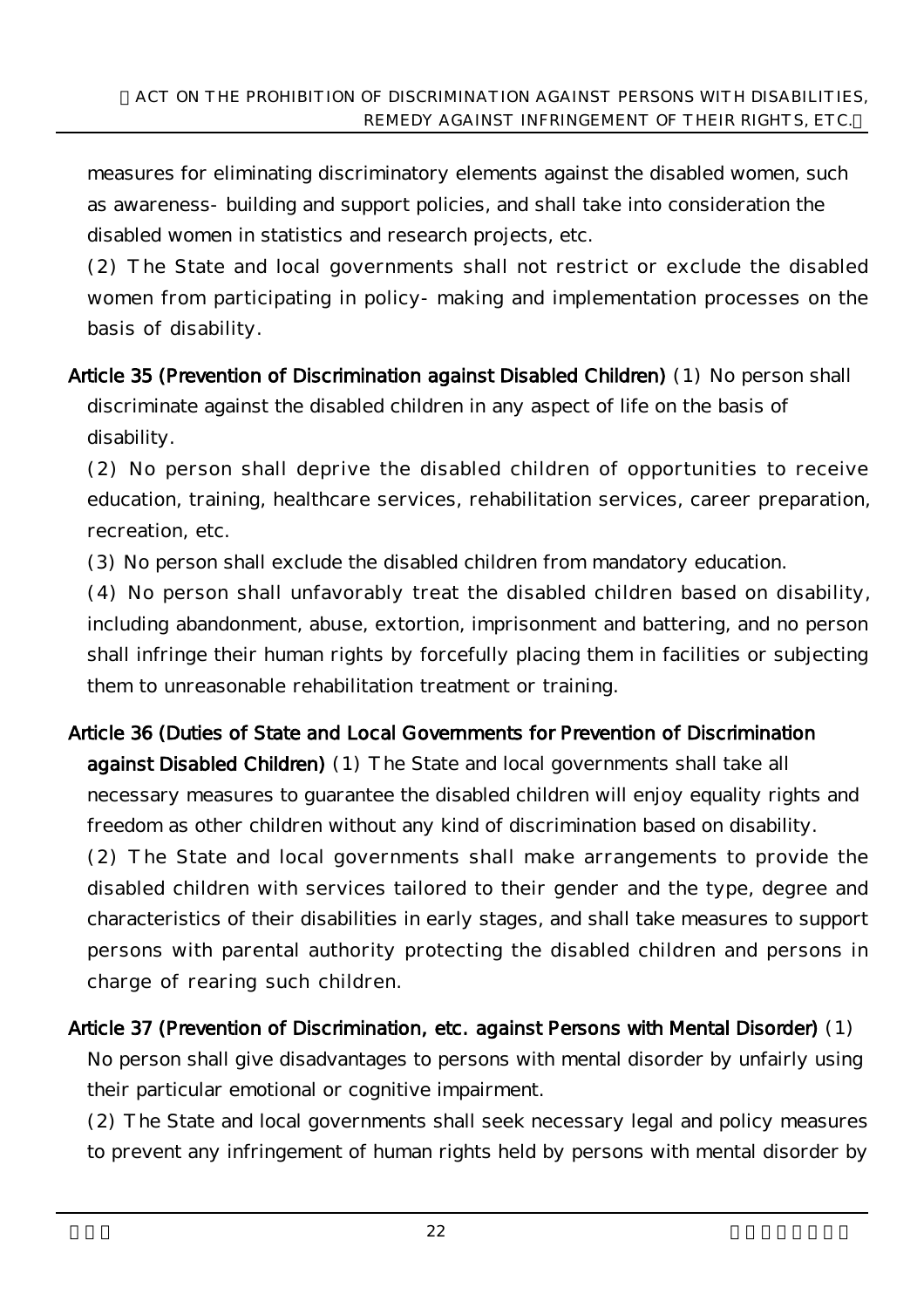means of education, promotion, etc.

# CHAPTER IV INSTITUTIONS IN CHARGE OF REMEDIES OF DISCRIMINATION FOR DISABLED PERSONS AND SAFEGUARDING OF RIGHTS, ETC.

### Article 38 (Complaints)

Any person who has suffered harm due to a discriminatory act prohibited under this Act (hereinafter referred to as "victim") or any person or organization that is aware of such fact may file a complaint with the National Human Rights Commission (hereinafter referred to as the "Commission") as such.

### Article 39 (Ex Officio Investigation)

Even if no complaint is filed as prescribed in Article 38, the Commission may conduct an ex officio investigation if there is a sufficient ground to believe that a discriminatory act prohibited under this Act has been committed and that the substance of such act is grave.

Article 40 (Subcommittee on Remedies of Discrimination for Disabled Persons) (1) The Commission shall have a subcommittee on remedies for discrimination against the disabled persons (hereinafter referred to as the "Subcommittee") exclusively responsible for investigation and correction of discriminatory acts prohibited under this Act.

(2) Necessary matters concerning the organization, duties and operation of the Subcommittee shall be prescribed by the rules of the Commission.

Article 41 (Provisions Applicable Mutatis Mutandis) (1) Unless otherwise provided for in this Act, the provisions of the National Human Rights Commission of Korea Act shall apply mutatis mutandis to the procedures, methods and processing of complaints filed in accordance with Articles 38 and 39, as well as the methods of ex officio investigations.

(2) The provisions of Articles 40 through 50 of the National Human Rights Commission of Korea Act shall apply mutatis mutandis to complaints and ex officio investigations under this Act.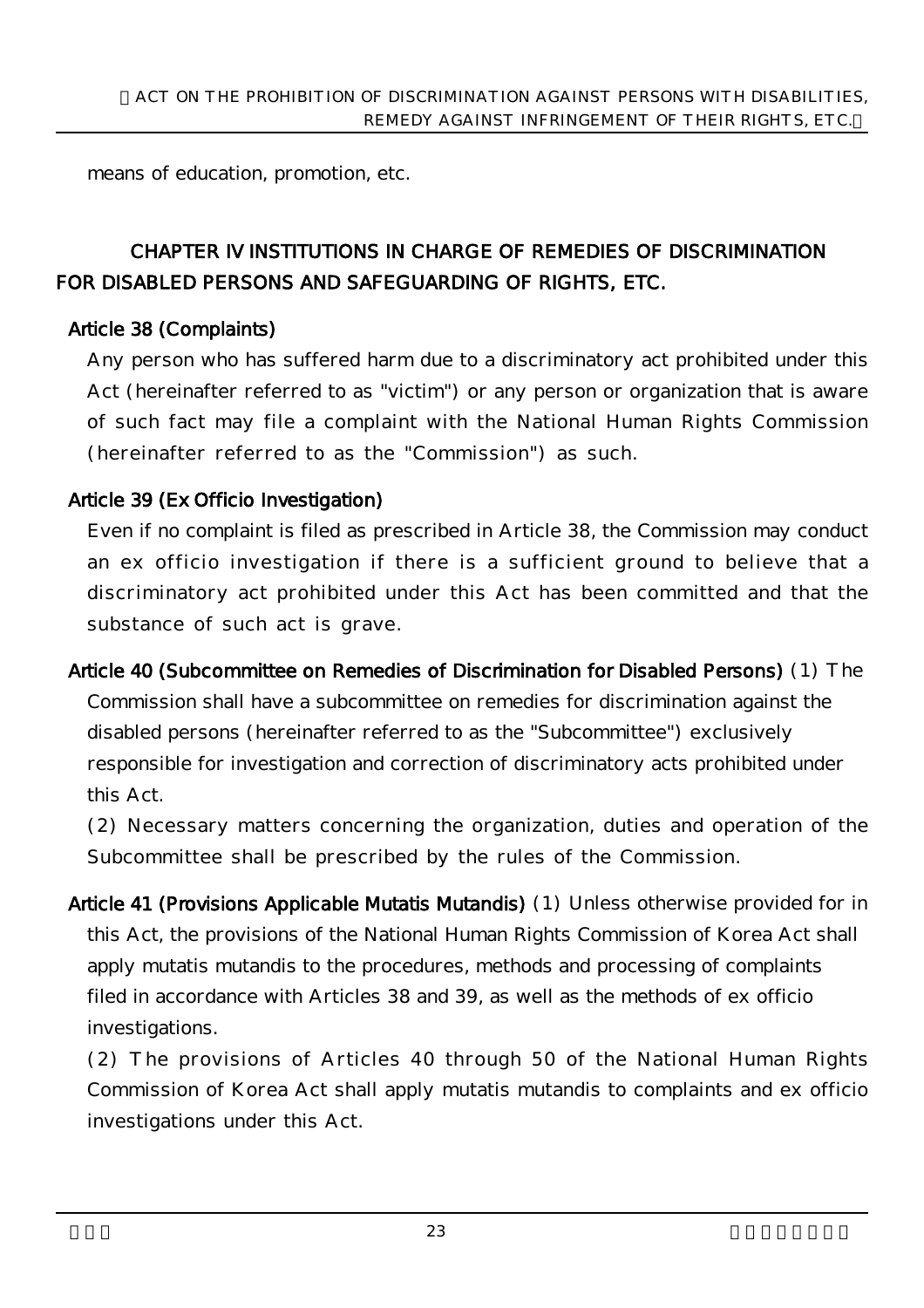## Article 42 (Notices of Recommendation)

When the Commission has made a recommendation as described in Article 44 of the National Human Rights Commission of Korea Act in regard to discriminatory acts prohibited under this Act, it shall give notice thereon to the Minister of Justice.

- Article 43 (Order for Correction) (1) The Minister of Justice may issue an order for correction ex officio or upon request by a victim if any person having received a recommendation under Article 44 of the National Human Rights Commission of Korea Act due to a discriminatory act prohibited under this Act fails to comply with such recommendation without justifiable grounds, falls under any of the following subparagraphs, and the damage therefrom is deemed to be considerable and has a significant effect on public interest:
	- 1. Failing to comply with a recommendation in relation to discriminatory acts against multiple victims;
	- 2. Failing to comply with a recommendation in relation to repetitive discriminatory acts;
	- 3. Failing to comply with a recommendation for giving disadvantages to victims on purpose;
	- 4. Cases otherwise requiring an order for correction.

(2) With regard to an order for correction under paragraph (1), the Minister of Justice may order a person who has committed a discriminatory act prohibited under this Act (hereinafter referred to as "discriminator") to take any of the following measures:

- 1. To discontinue the discriminatory act;
- 2. To restore the harmed person to the original state;
- 3. To take measures to prevent further recurrence of discriminatory acts;
- 4. To take other measures necessary for rectifying discriminatory acts.

(3) The Minister of Justice shall issue an order for correction under paragraphs (1) and (2) in writing with detailed grounds for such order and have it delivered to both the discriminator and the victim.

(4) Necessary matters concerning the period and procedures for and the methods of the Minister of Justice's issuing measures for rectifying discriminatory acts shall be prescribed by Presidential Decree.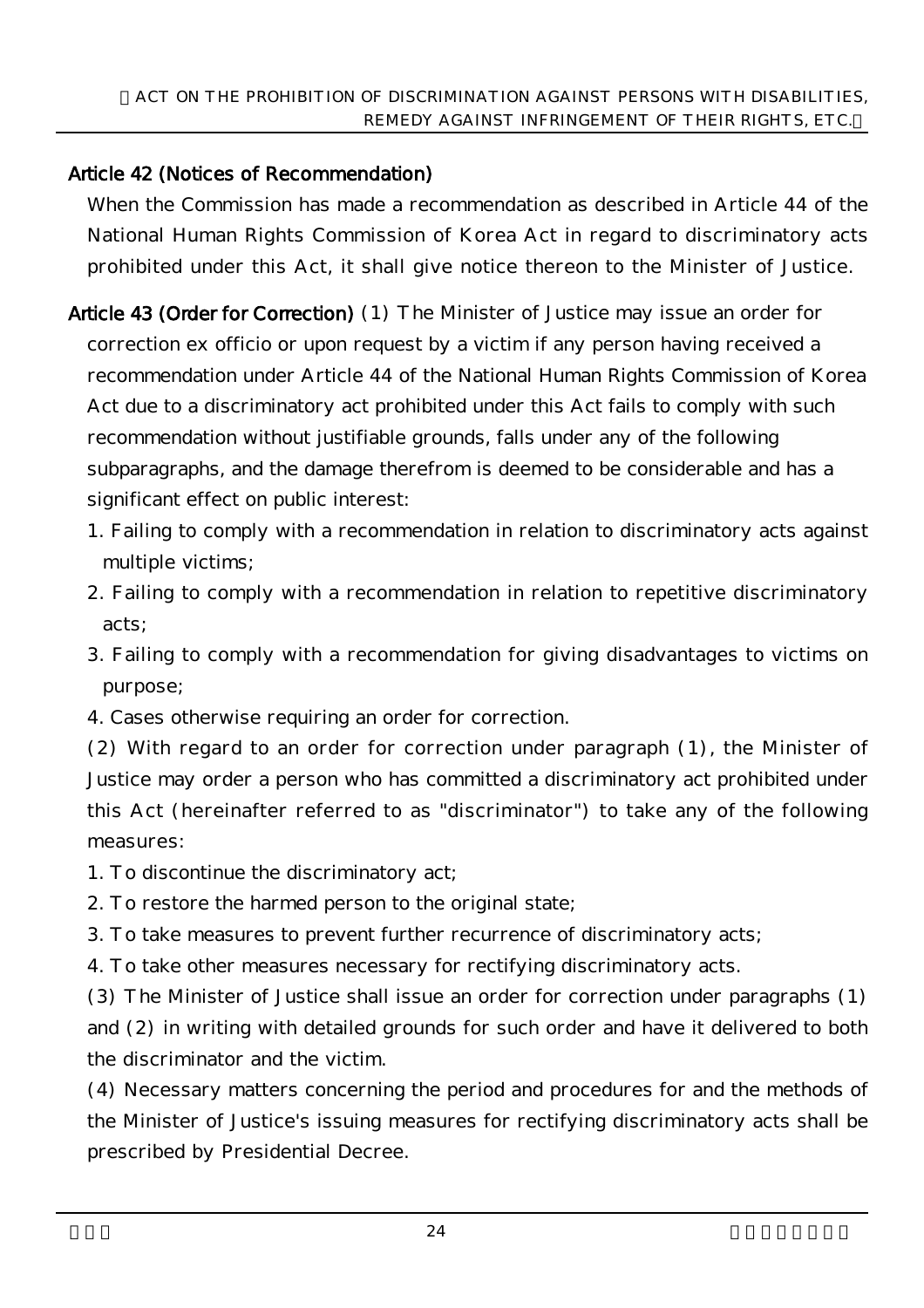Article 44 (Confirmation of Order for Correction) (1) Any party who is dissatisfied with an order for correction issued by the Minister of Justice may bring an administrative lawsuit against the order not later than 30 days after the date of receiving a written order.

(2) An order for correction shall be confirmed as final if no administrative lawsuit is filed within the time period set forth in paragraph (1).

### Article 45 (Request for Submission of Compliance Report on Order for Correction, etc.)

(1) With regard to an order for correction which has been confirmed as final, the Minister of Justice may request the discriminator to submit a compliance report on such order for correction.

(2) Where a discriminator fails to comply with an order for correction confirmed as final, the victim may report such non-compliance to the Minister of Justice.

## CHAPTER V COMPENSATION FOR HARM, BURDEN OF PROOF, ETC.

Article 46 (Compensation for Damage) (1) Any person who has inflicted harm on others in violation of the provisions of this Act shall be responsible for compensating for damage to the person damaged by such violation: Provided, That the foregoing shall not apply where the discriminator proves that there was no intention or negligence for his/her part.

(2) When it is acknowledged that harm has been suffered due to an act in violation of the provisions of this Act but the victim of such discriminatory act is unable to prove monetary loss, monetary gains obtained by the discriminator from such act shall be deemed monetary loss suffered by the victim.

(3) Notwithstanding paragraph (2), if it is difficult to prove such facts as necessary for certifying the amount of monetary loss suffered by the victim of a discriminatory act due to the nature of applicable facts, the court may acknowledge a reasonable amount of loss based on the overall tenor of contentions and the outcome of evidentiary review.

Article 47 (Allotment of Burden of Proof) (1) If any dispute arises under this Act, the party claiming to have suffered discrimination shall prove that there has been a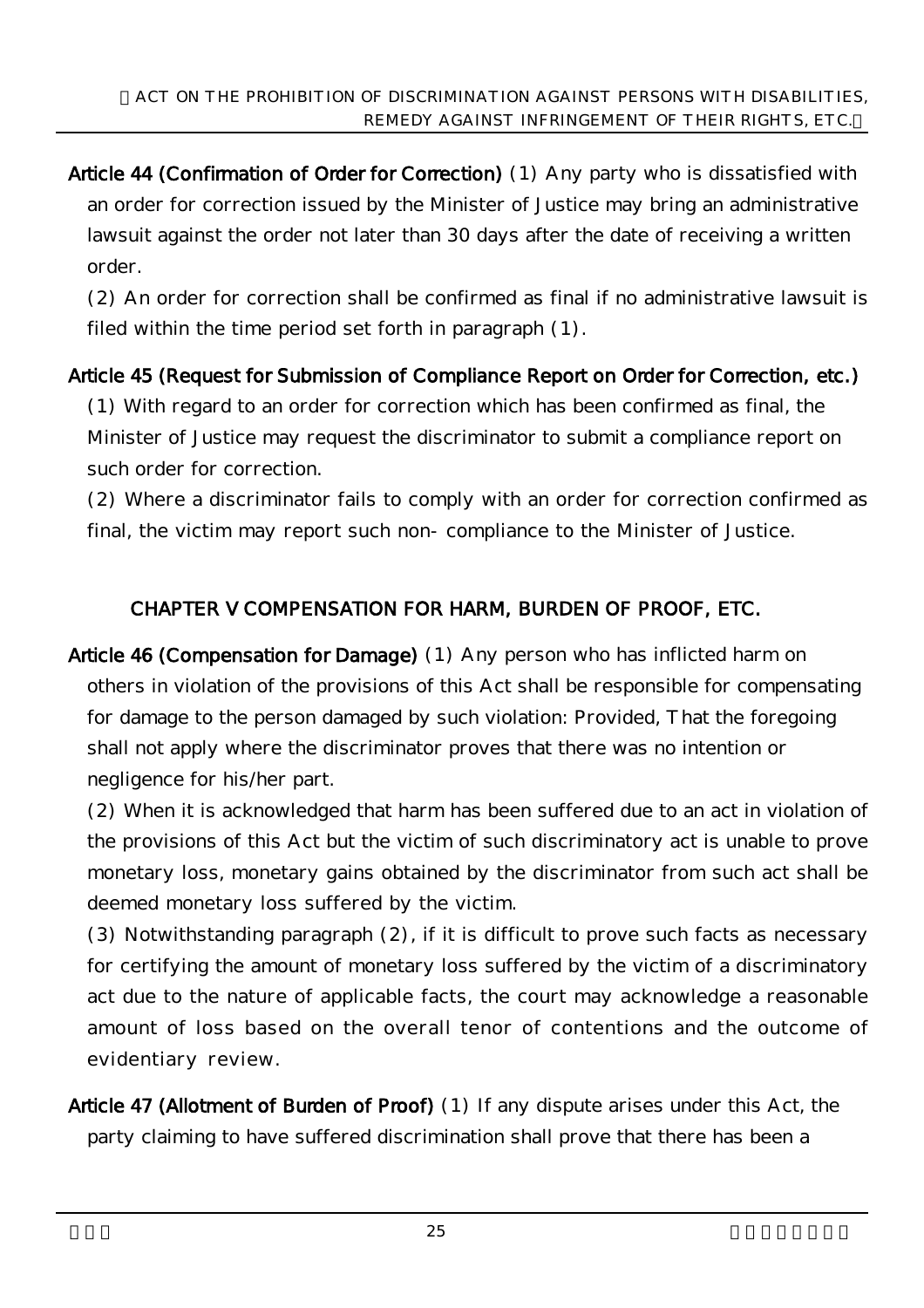discriminatory act.

(2) If a party claims to have suffered discrimination, the other party shall prove that such discriminatory act under paragraph (1) was not committed based on discrimination or such act had legitimate grounds.

Article 48 (Remedial Measures by Court) (1) If discrimination against a victim is clearly explained upon request by the victim before or after filing the lawsuit regarding a discriminatory act prohibited under this Act, the court may order appropriate interim measures, such as discontinuation of the discriminatory act, until judgment on the merits is rendered.

(2) The court may render judgment to discontinue a discriminatory act, to improve working conditions, such as wages, and to take proactive measures to rectify such act, upon request by the victim.

(3) If the court determines that proactive measures are necessary to discontinue discriminatory acts and to rectify discrimination, it may specify the time period for the implementation thereof and, if not implemented, order adequate compensation for any period of delay. In such cases, Article 261 of the Civil Execution Act shall apply mutatis mutandis.

# CHAPTER VI PENALTY PROVISIONS

Article 49 (Act of Discrimination) (1) If any person commits an act of discrimination prohibited under this Act and such act is deemed to be malicious, the court may sentence the discriminator to an imprisonment with labor for not more than three years or a fine not exceeding 30 million won.

(2) Malicious as used in paragraph (1) shall be determined after considering all of the following:

- 1. Willfulness of the act of discrimination;
- 2. Continuation and repetition of the act of discrimination;
- 3. Retaliation against the victim of discrimination;
- 4. Substance and scope of loss suffered from discrimination.

(3) If the representative of a corporation, or an agent or employee of, or any other person employed, by a corporation or an individual commits a malicious act of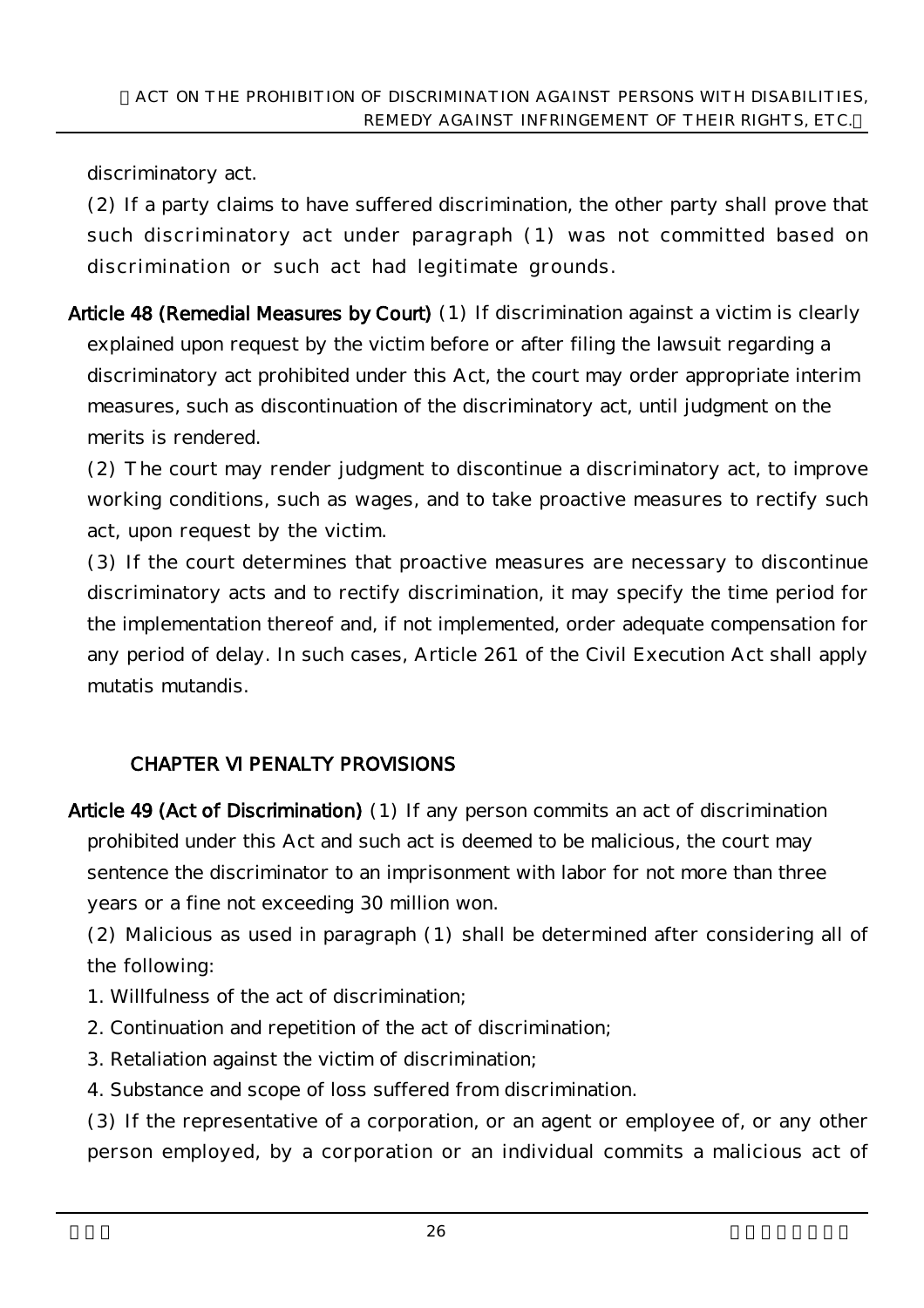discrimination in connection with the business affairs of the corporation or individual, not only shall such actor be punished, but also the corporation or individual shall be punished by a fine under paragraph (1): Provided, That this shall not apply where such corporation or individual has not been negligent in giving due attention and supervision concerning the relevant duties in order to prevent such offence. <Amended by Act No. 10280, May 11, 2010>

(4) The provisions of the National Human Rights Commission Act shall apply mutatis mutandis to any other penalty not determined in this Article.

Article 50 (Administrative Fines) (1) Any person who fails to comply with a corrective order finalized as final pursuant to Article 44 without good cause grounds shall be subject to an administrative fine not exceeding 30 million won.

(2) Administrative fines under paragraph (1) shall be imposed and collected by the Minister of Justice.< Amended by Act No. 10280, May 11, 2010>

(3) through  $(5)$  Deleted.<br/><br/>  $\chi$  Act No. 10280, May 11, 2010>

ADDENDA <No. 8974, 21. Mar, 2008>

### Article 1 (Enforcement Date)

This Act shall enter into force on the date of its promulgation. (Proviso Omitted.) Articles 2 through 14 Omitted.

ADDENDA <No. 9705, 22. May, 2009>

### Article 1 (Enforcement Date)

This Act shall enter into force three months after the date of its promulgation. (Proviso Omitted.)

Articles 2 through 7 Omitted.

#### ADDENDA <No. 10280, 11. May, 2010>

This Act shall enter into force on the date of its promulgation: Provided, That the amended provision or Article 21 (4) shall enter into force one year after the date of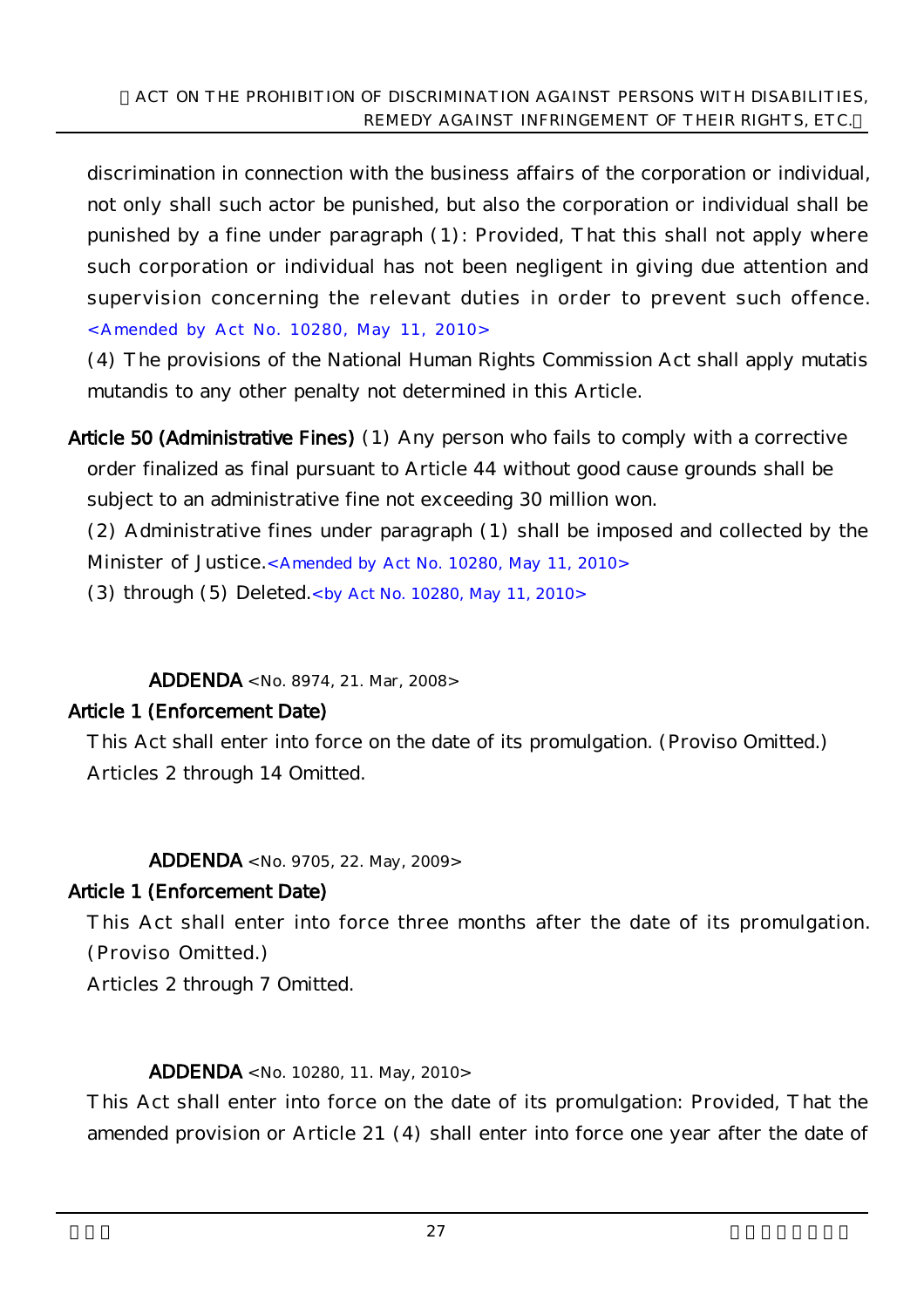its promulgation; and the implementation date and applicable objects for respective details under the amended provisions of paragraph (6) of the same Article (only applicable to matters related to paragraphs (3) and (4) of the same Article) shall be governed by Presidential Decree prescribed in the same paragraph.

ADDENDA <No. 10465, 29. Mar, 2011>

#### Article 1 (Enforcement Date)

This Act shall enter into force six months after the date of its promulgation. (Proviso Omitted.)

Articles 2 through 7 Omitted.

ADDENDA <No. 10789, 07. Jun, 2011>

#### Article 1 (Enforcement Date)

This Act shall enter into force six months after the date of its promulgation. (Proviso Omitted.)

Articles 2 through 6 Omitted.

ADDENDA <No. 11522, 22. Oct, 2012>

This Act shall enter into force six months after the date of its promulgation.

ADDENDA <No. 11690, 23. Mar, 2013>

#### Article 1 (Enforcement Date)

(1) This Act shall enter into force on the date of its promulgation.

(2) Omitted.

Articles 2 through 7 Omitted.

ADDENDA <No. 12035, 13. Aug, 2013>